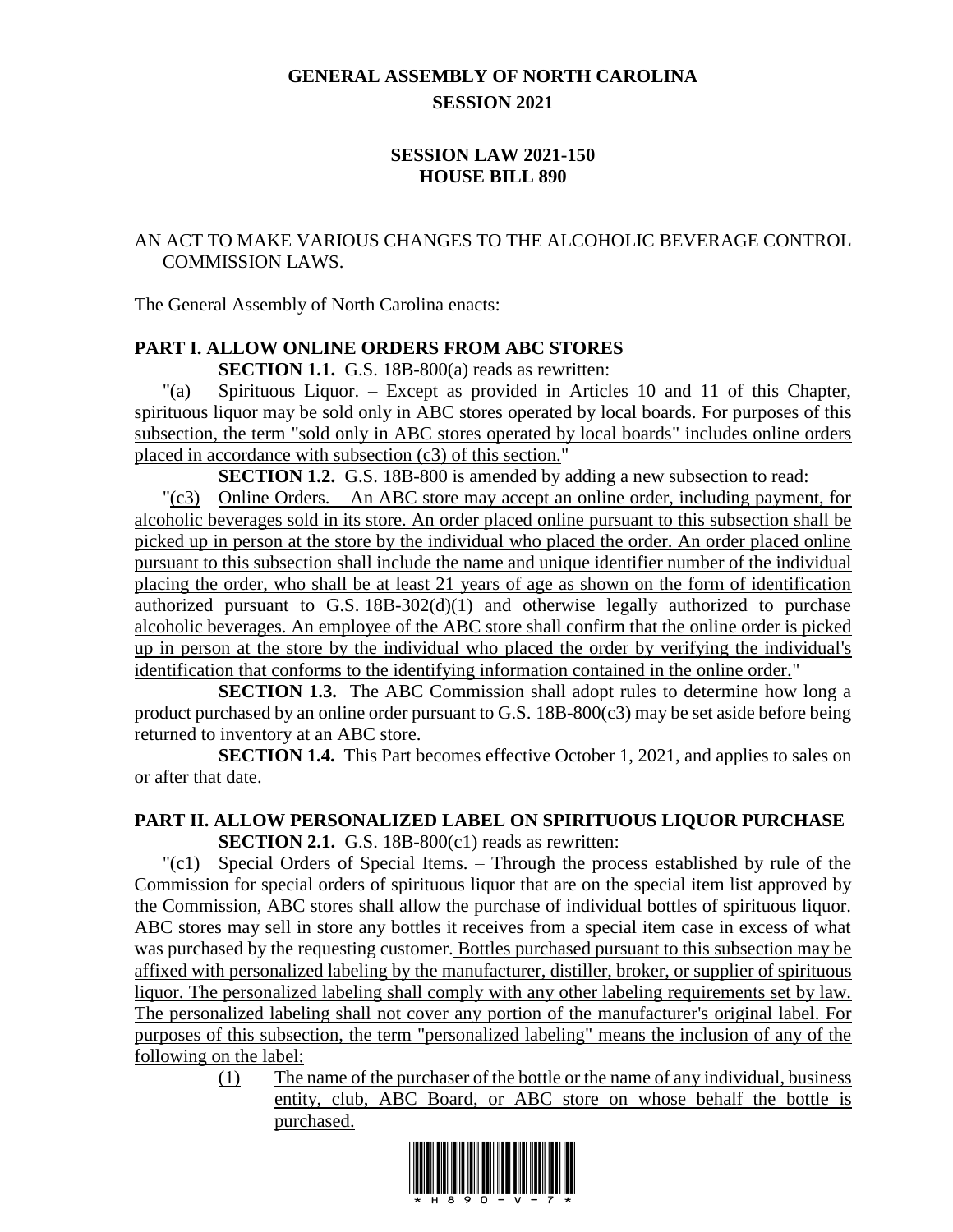(2) "Bottled for," "distilled for," "in honor of," or other similar language.

(3) Dates, locations, occasions, and other similar information."

**SECTION 2.2.** G.S. 18B-1105(a)(4) reads as rewritten:

- "(4) Sell spirituous liquor distilled at the distillery in closed containers to visitors who tour the distillery for consumption off the premises. Sales under this subdivision are allowed only in a county where the establishment of a county or municipal ABC store has been approved pursuant to G.S. 18B-602(g) and are subject to the time and day restrictions in G.S. 18B-802. Spirituous liquor sold under this subdivision shall (i) be listed as a code item for sale in the State, (ii) be sold at the price set by the Commission for the code item pursuant to G.S. 18B-804(b), and (iii) have affixed to its bottle any labeling requirements set by law. A bottle of spirituous liquor sold under this subdivision may have personalized labeling. The personalized labeling shall comply with any other labeling requirements set by law. The personalized labeling shall not cover any portion of the manufacturer's original label. For purposes of this subdivision, the term "personalized labeling" means the inclusion of any of the following on the label:
	- a. The name of the purchaser of the bottle or the name of any individual, business entity, club, ABC Board, or ABC store on whose behalf the bottle is purchased.
	- b. "Bottled for," "distilled for," "in honor of," or other similar language.
	- c. Dates, locations, occasions, and other similar information."

**SECTION 2.3.** This Part becomes effective October 1, 2021, and applies to spirituous liquor sold on or after that date.

# **PART III. MIXED BEVERAGE PERMIT FOR CERTAIN EVENT CENTERS**

**SECTION 3.1.** G.S. 18B-1006 is amended by adding a new subsection to read:  $\lceil n/2 \rceil$  Event Centers. – The Commission may issue permits listed in G.S. 18B-1001(10) and (12), without approval at an election, to qualified establishments defined in G.S. 18B-1000(4) and (6) that meet all of the following requirements:

- (1) The establishment is located in a county that has more than two man-made lakes.
- (2) The establishment is located in a county that has approved the sale of malt beverages and unfortified wine but not mixed beverages.
- (3) The establishment is open to the public and includes on its premises a hotel with accommodations for 20 or more overnight guests, agritourism activities as defined in G.S. 99E-30, and firearm sports."

**SECTION 3.2.** This Part is effective when it becomes law.

# **PART IV. ELIMINATE THE REQUIREMENT ON THE TOWN OF CARY TO ISSUE ALCOHOLIC BEVERAGE LICENSES**

**SECTION 4.1.** G.S. 105-113.70(a) reads as rewritten:

"(a) Issuance, Qualifications. – Each person who receives an ABC permit shall obtain the corresponding local license, if any, under this Article. All local licenses are issued by the city or county where the establishment for which the license is sought is located. No documentation shall be required of the applicant except as provided in this section. Issuance of a required local license is mandatory if the applicant holds the corresponding ABC permit and provides all of the following: (i) a copy of the most recently completed State application form for an ABC permit exclusive of any attachments, (ii) the ABC permit for visual inspection, and (iii) payment of the prescribed tax. No local license may be issued under this Article until the applicant has received from the ABC Commission the applicable permit for that activity, and no county license may be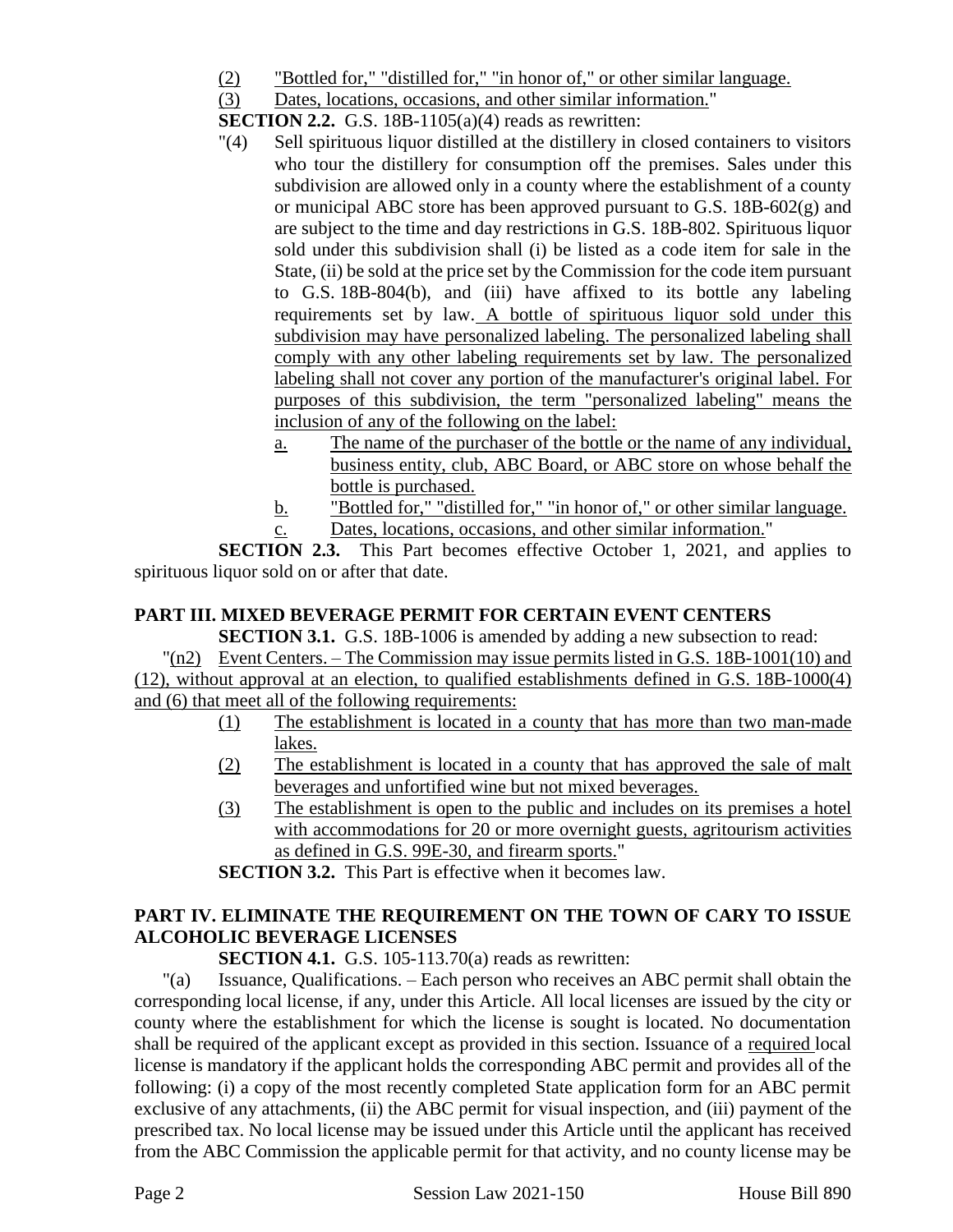issued for an establishment located in a city in that county until the applicant has received from the city the applicable license for that activity, activity; provided, the city in that county has not declined to require a license pursuant to G.S. 105-113.71(c)."

**SECTION 4.2.** G.S. 105-113.71 reads as rewritten:

#### "**§ 105-113.71. Local government may refuse to issue Nonissuance of license.**

(a) Refusal to Issue. – Notwithstanding G.S. 105-113.70, the governing board of a city or county may refuse to issue a license if it finds that the applicant committed any act or permitted any activity in the preceding year that would be grounds for suspension or revocation of his permit under G.S. 18B-104. Before denying the license, the governing board shall give the applicant an opportunity to appear at a hearing before the board and to offer evidence. The applicant shall be given at least 10 days' notice of the hearing. At the conclusion of the hearing the board shall make written findings of fact based on the evidence at the hearing. The applicant may appeal the denial of a license to the superior court for that county, if notice of appeal is given within 10 days of the denial.

(b) Local Unfortified Wine Exceptions.  $-$  The governing bodies of the following counties and cities in their discretion may decline to issue on-premises unfortified wine licenses: the counties of Alamance, Alexander, Ashe, Avery, Chatham, Clay, Duplin, Granville, Greene, Haywood, Jackson, Macon, Madison, McDowell, Montgomery, Nash, Pender, Randolph, Robeson, Sampson, Transylvania, Vance, Watauga, Wilkes, Yadkin; any city within any of those counties; and the cities of Greensboro, Aulander, Pink Hill, and Zebulon.

(c) General Exception. – The governing bodies of the municipalities listed in this subsection may decline requiring a person who receives an ABC permit to obtain the corresponding local license from the municipality to engage in the activity authorized by the ABC permit: the Town of Cary."

**SECTION 4.3.** G.S. 105-113.77(a) reads as rewritten:

 $\alpha$  License and Tax. – A-Except in cities declining to require a license pursuant to G.S. 105-113.71(c), a person holding any of the following retail ABC permits for an establishment located in a city shall obtain from the city a city license for that activity. The annual tax for each license is as stated.

| <b>ABC</b> Permit                                                | Tax for Corresponding License |
|------------------------------------------------------------------|-------------------------------|
| On-premises malt beverage                                        | \$15.00                       |
| Off-premises malt beverage                                       | 5.00                          |
| On-premises unfortified wine,                                    |                               |
|                                                                  |                               |
| Off-premises unfortified wine,                                   |                               |
|                                                                  |                               |
| <b>SECTION 4.4.</b> This Part becomes effective October 1, 2021. |                               |

# **PART V. ESTABLISH NORTH CAROLINA SPIRITUOUS LIQUOR ADVISORY COUNCIL**

**SECTION 5.1.** Chapter 106 of the General Statutes is amended by adding a new Article to read:

#### "Article 62B.

"Spirituous Liquor Advisory Council.

# "**§ 106-755.3. North Carolina Spirituous Liquor Advisory Council established.**

The Commissioner shall appoint a North Carolina Spirituous Liquor Advisory Council (Council) to consist of individuals who have education or experience in the spirituous liquor industry or in the field of tourism. The membership shall be comprised of members of the spirituous liquor industry in North Carolina, at least one representative of the North Carolina Restaurant and Lodging Association, at least one representative of the North Carolina Association of ABC Boards, at least one representative of the ABC Commission, and any other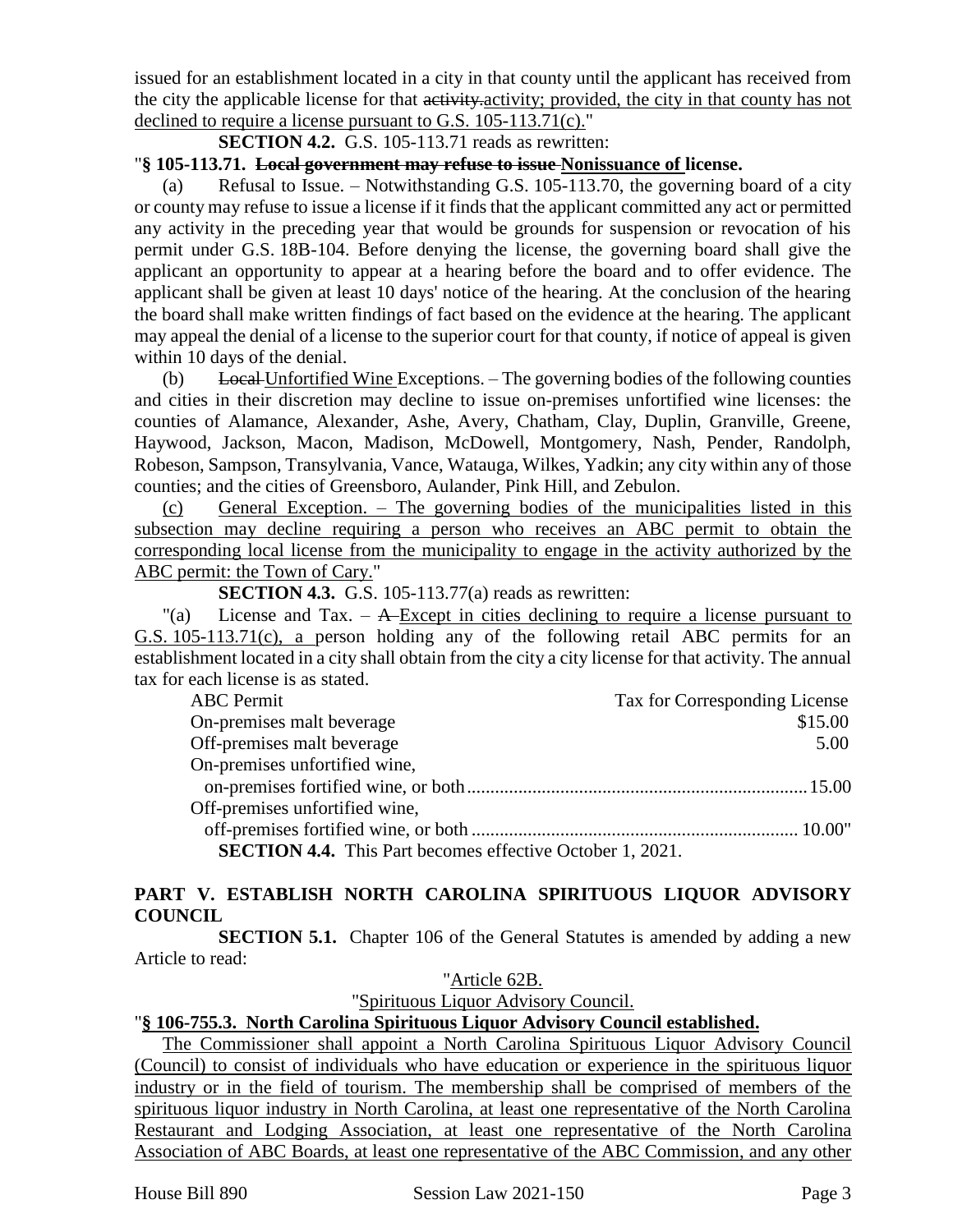person selected by the Commissioner. Notwithstanding any other provision of law, Council members shall receive no salary, per diem, subsistence, travel reimbursement, or other stipend or reimbursement as a result of serving on the Council.

# "**§ 106-755.4. Powers and duties of the Council.**

The Council shall have all of the following powers and duties:

- (1) To identify and implement methods for improving North Carolina's rank as a spirituous liquor-producing State.
- (2) To assure orderly growth and development of North Carolina's spirituous liquor industry.
- (3) To increase public awareness of the quality of North Carolina spirituous liquor.
- (4) To coordinate the interaction of North Carolina's spirituous liquor industry with other segments of the State's economy such as tourism, retail trade, and horticulture.
- (5) To conduct methods of quality assurance of North Carolina's spirituous liquor industry to create a sound foundation for further growth.
- (6) To assist in the coordination of the activities of the various State agencies and other organizations contributing to the development of the spirituous liquor industry.
- (7) To enter into agreements with any local, State, or national organizations or agencies engaged in education for the purpose of disseminating information on spirituous liquor projects.
- (8) To develop a plan that identifies problems and constraints of the spirituous liquor industry, proposes solutions to those problems, and delineates planning mechanisms for the orderly growth of the industry.
- (9) To render advice and recommendations, including legislative recommendations, to the Commissioner regarding all of the above powers and duties."

**SECTION 5.2.** The Commissioner shall make initial appointments to the North Carolina Spirituous Liquor Advisory Council established under G.S. 106-755.3, as enacted by Section 5.1 of this act, no later than October 1, 2021.

**SECTION 5.3.** Section 5.1 of this Part becomes effective October 1, 2021. The remainder of this Part is effective when it becomes law.

# **PART VI. WINERY AND DISTILLERY LAW REVISIONS**

**SECTION 6.1.(a)** G.S. 18B-1105(a)(4), as amended by Section 2.2 of this act, reads as rewritten:

"(4) Sell spirituous liquor distilled at the distillery in closed containers to visitors who tour the distillery for consumption off the premises. Sales under this subdivision are allowed only in a county where the establishment of a county or municipal ABC store has been approved pursuant to G.S. 18B-602(g) and are subject to the time and day restrictions in G.S. 18B-802. may occur between the hours of 9:00 A.M. and 9:00 P.M. on Monday through Saturday of each week, from 12:00 noon to 9:00 P.M. on Sundays, and from 9:00 A.M. to 9:00 P.M. on each of the following holidays that do not fall on a Sunday: New Year's Day, Fourth of July, Labor Day, and Thanksgiving Day. Spirituous liquor sold under this subdivision shall (i) be listed as a code item for sale in the State, (ii) be sold at the price set by the Commission for the code item pursuant to G.S. 18B-804(b), and (iii) have affixed to its bottle any labeling requirements set by law. A bottle of spirituous liquor sold under this subdivision may have personalized labeling affixed to it that includes any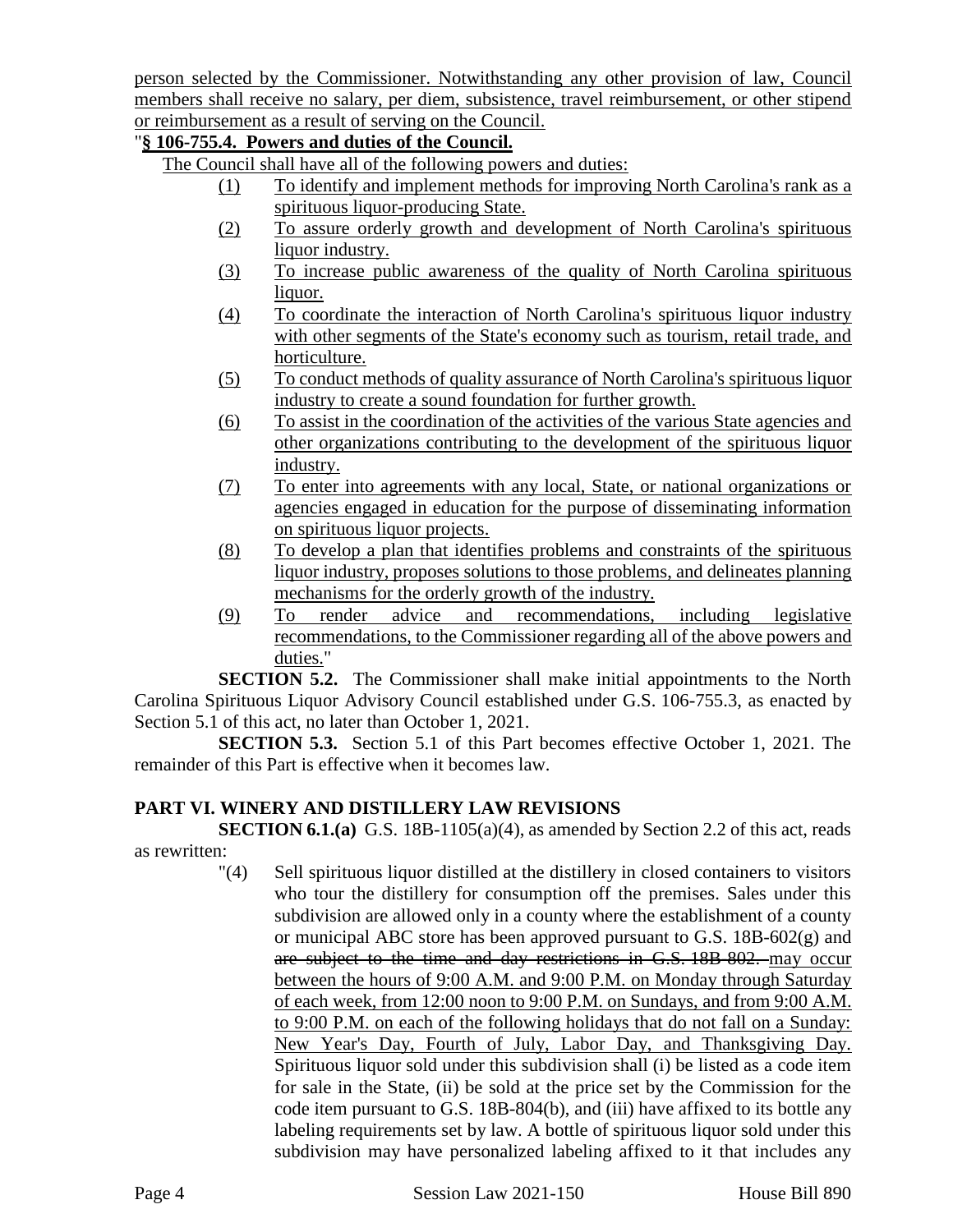other labeling requirements set by law. For purposes of this subdivision, the term "personalized labeling" means the inclusion of the name of the purchaser on the label."

**SECTION 6.1.(b)** This section becomes effective October 1, 2021, and applies to sales on or after that date.

**SECTION 6.2.(a)** Article 11 of Chapter 18B of the General Statutes is amended by adding a new section to read:

# "**§ 18B-1113.1. Authorization of optional nonresident spirituous liquor vendor permit.**

(a) The following businesses may apply for and obtain a nonresident spirituous liquor vendor permit:

- (1) A business located outside the State that is licensed or permitted to manufacture spirituous liquor in the jurisdiction where the business is located and whose products are lawfully sold in this State.
- (2) A brokerage.
- (3) A liquor importer/bottler.

(b) The holder of a nonresident spirituous liquor vendor permit may sell, deliver, and ship spirituous liquor that has been approved for sale in this State to the permit holder's (i) employees in the State and (ii) brokerage if the brokerage also holds a nonresident spirituous liquor vendor permit for the purposes of conducting special events pursuant to G.S. 18B-1114.7. The permit holder may not ship or deliver more spirituous liquor to its employees or brokerage than is necessary for any consumer tasting event scheduled within one calendar month of the shipment or delivery. Nothing in this section shall be interpreted to require a business to possess or obtain a nonresident spirituous liquor vendor permit to do business in the State or to obtain a spirituous liquor special event permit pursuant to G.S. 18B-1114.7.

(c) For purposes of this section, "brokerage" means a business that brokers the sale of spirituous liquor on behalf of a distillery or liquor importer/bottler, and "distillery" means the holder of a distillery permit issued under G.S. 18B-1105 or a business located outside the State that is licensed or permitted to manufacture spirituous liquor in the jurisdiction where the business is located and whose products are lawfully sold in this State."

> **SECTION 6.2.(b)** G.S. 18B-902(d) is amended by adding a new subdivision to read: "(48) Nonresident spirituous liquor vendor permit – \$100.00."

**SECTION 6.2.(c)** G.S. 18B-900(a)(2)c. reads as rewritten:

"c. The person is applying for a nonresident malt beverage vendor permit, a nonresident wine vendor permit, a nonresident spirituous liquor vendor permit, or a vendor representative permit."

# **SECTION 6.2.(d)** G.S. 105-113.83A(a) is amended by adding a new subdivision to

read:

"(12) Nonresident spirituous liquor vendor."

**SECTION 6.2.(e)** G.S. 18B-1114.1 reads as rewritten:

# "**§ 18B-1114.1. Authorization of winery special event permit.**

(a) Authorization. – The holder of an unfortified winery permit, a limited winery permit, a viticulture/enology course authorization,  $\theta$  a wine producer permit permit, or a vendor representative permit may obtain a winery special event permit allowing the winery or wine producer to give free tastings of its wine; to sell branded merchandise such as glassware, cups, signs, t-shirts, hats, and other apparel; and to sell its wine by the glass or in closed containers, at shopping malls and at trade shows, conventions, shopping malls, wine festivals, street festivals, holiday festivals, agricultural festivals, farmers markets, balloon races, local fund-raisers, and other similar events approved by the Commission.

(b) Limitation. – A winery special event permit is valid only in a jurisdiction that has approved the establishment of ABC stores or has approved the sale of unfortified wine."

**SECTION 6.2.(f)** G.S. 18B-1114.5 reads as rewritten: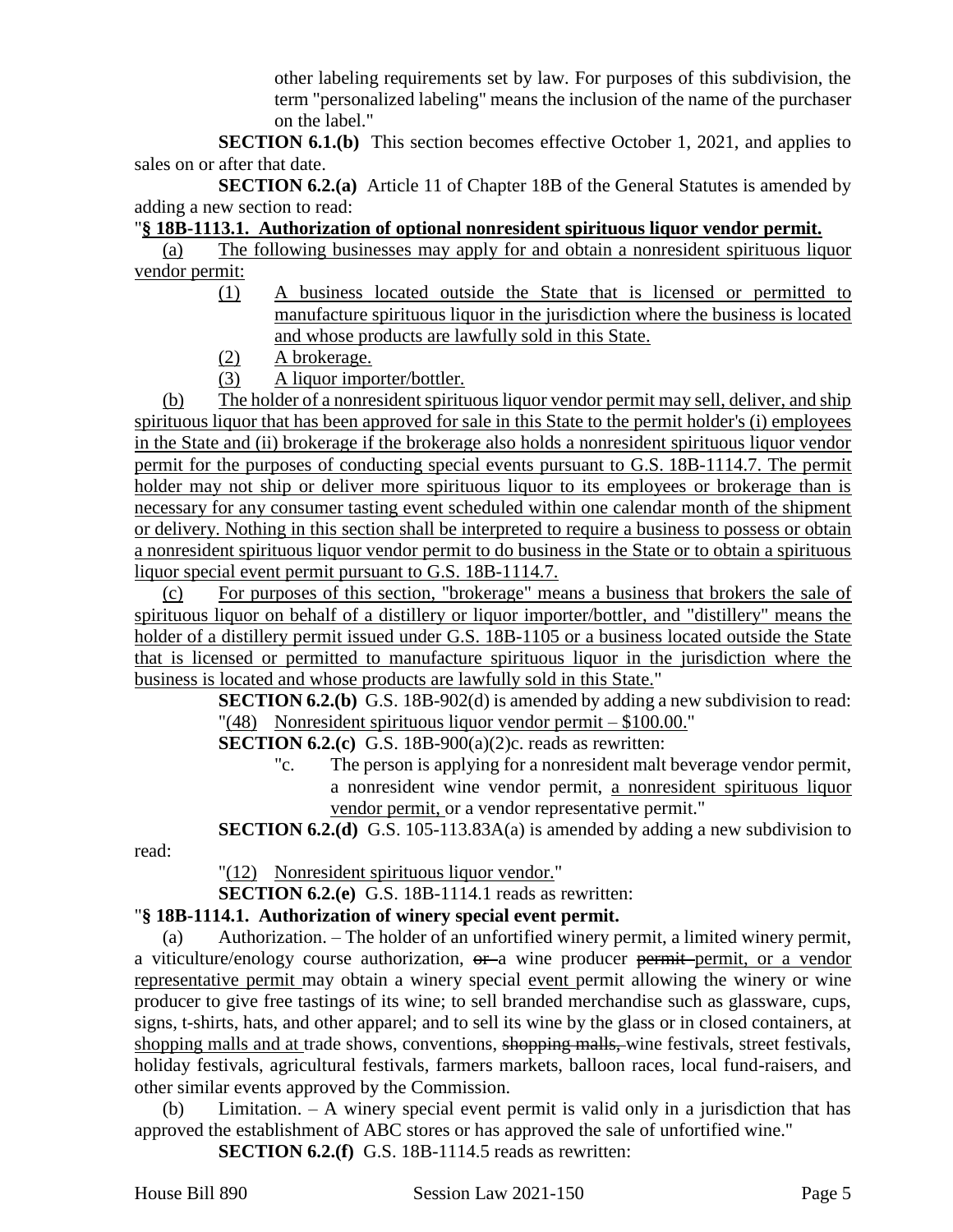# "**§ 18B-1114.5. Authorization of malt beverage special event permit.**

(a) Authorization. – The holder of a brewery permit, a malt beverages importer permit, a brewing, distillation, and fermentation course authorization,  $\theta$ -a nonresident malt beverage vendor permit permit, or a vendor representative permit may obtain a malt beverage special event permit allowing the permittee to give free tastings of its malt beverages; to sell branded merchandise such as glassware, cups, signs, t-shirts, hats, and other apparel; and to sell its malt beverages by the glass or in closed containers at shopping malls and at trade shows, conventions, shopping malls, malt beverage festivals, street festivals, holiday festivals, agricultural festivals, farmers markets, balloon races, local fund-raisers, and other similar events approved by the Commission. Except for a brewery operating under the provisions of G.S. 18B-1104(a)(8), all malt beverages sampled or sold pursuant to this section must be purchased from a licensed malt beverages wholesaler.

(b) Limitation. – A malt beverage special event permit is valid only in a jurisdiction that has approved the establishment of ABC stores or has approved the sale of malt beverages. A malt beverage special event shall not be used as subterfuge for malt beverages suppliers to ship directly to retail permittees unless otherwise authorized by law."

**SECTION 6.2.(g)** G.S. 18B-1114.7 reads as rewritten:

#### "**§ 18B-1114.7. Authorization of spirituous liquor special event permit.**

(a) Authorization. – The holder of a supplier representative permit, brokerage representative permit, nonresident spirituous liquor vendor permit, or distillery permit issued under G.S. 18B-1105 may obtain a spirituous liquor special event permit allowing the permittee to give free tastings of its spirituous liquors at ABC stores where the local board has approved the tasting, at shopping malls or at trade shows, conventions, shopping malls, street festivals, holiday festivals, agricultural festivals, balloon races, farmers markets, local fund-raisers, and other similar events approved by the Commission. Additionally, the holder of a spirituous liquor special event permit may sell mixed beverages or spirituous liquor distilled or produced at the distillery in closed containers at trade shows, conventions, agricultural festivals, farmers markets, local fund-raisers, and other similar events approved by the Commission.

(b) General Limitations. Limitations on Consumer Tastings. – Except as otherwise provided in subsection (c) of this section, any consumer tasting is subject to the following limitations:

- (1) The permit holder or the permit holder's authorized agent shall conduct the consumer tasting and the permit holder shall be solely responsible for any violations of this Chapter occurring in connection with the consumer tasting.
- (2) The spirituous liquor shall be poured only by either (i) the permit holder conducting the consumer tasting or (ii) an employee or authorized agent of the permit holder conducting the consumer tasting who is at least 21 years of age.
- (3) Each consumer shall be limited to one tasting sample containing 0.25 ounces of any product made available for sampling at the consumer tasting, and the total amount of the tasting samples offered to and consumed by each consumer shall not exceed 1.0 ounce of spirituous liquor in any calendar day.
- (3a) The permit holder or the permit holder's authorized agent may only provide tasting samples of products from one distillery per booth, kiosk, or display.
- (4) The permit holder or the permit holder's authorized agent shall not offer tasting samples to, or allow consumption of tasting samples by, any consumer who is visibly intoxicated.
- (5) The permit holder or the permit holder's authorized agent shall not offer tasting samples to, or allow consumption of tasting samples by, any consumer under the legal age for consuming spirituous liquor. 21 years of age. The person pouring the spirituous liquor shall be responsible for verifying the age of the consumer being served by checking the identification of the consumer.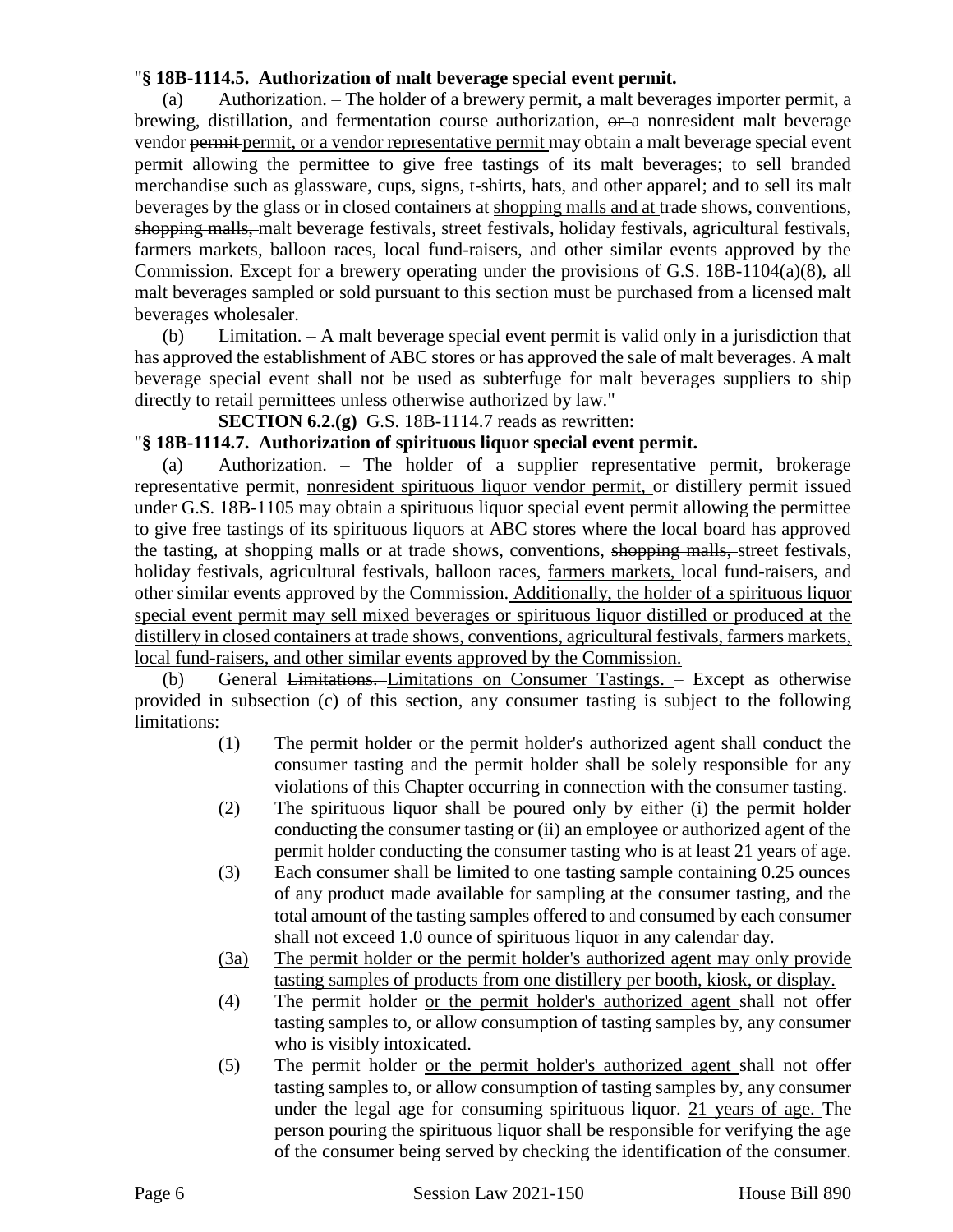- (6) The permit holder shall not charge a consumer for any tasting sample.
- (7) Repealed by Session Laws 2019-182, s. 6(a), effective September 1, 2019.
- (8) A consumer tasting shall not be allowed unless the venue is located in a jurisdiction that has approved the sale of mixed beverages.
- (9) The permit holder may provide point-of-sale advertising materials and advertising specialties and may sell branded merchandise such as glassware, cups, signs, t-shirts, hats, and other apparel to consumers at the consumer tasting.
- (10) The permit holder shall maintain for a period of at least one year a record of each consumer tasting conducted. The record shall include the date of the consumer tasting, the time of the consumer tasting, an identification of the venue at which the consumer tasting was held, an identification of the spirituous liquor that was provided for tasting at the consumer tasting, and the name of any person who poured spirituous liquor at the consumer tasting. The permit holder shall allow the ABC Commission to inspect those records at any time.
- (11) Consumer tastings may not be provided between the hours of 2:00 A.M. and 7:00 A.M., except that on Sundays consumer tastings may not be provided until 12:00 noon unless the sale of alcoholic beverages before 12:00 noon is authorized by local ordinance pursuant to G.S. 153A-145.7 or G.S. 160A-205.3.

(b1) General Limitations on Sales of Mixed Beverages. – The sale of mixed beverages in conjunction with a consumer tasting under a spirituous liquor special event permit is subject to the following limitations:

- (1) The sale of mixed beverages in conjunction with a consumer tasting is not authorized at shopping malls, street festivals, holiday festivals, or balloon races.
- (2) The mixed beverages shall contain only spirituous liquor distilled or produced at the distillery.
- (3) The permit holder or the permit holder's authorized agent shall conduct the sale of mixed beverages, and the permit holder shall be solely responsible for any violations of this Chapter occurring in connection with the event.
- (4) The permit holder or the permit holder's authorized agent may only sell mixed beverages containing products from one distillery per booth, kiosk, or display.
- (5) The mixed beverage shall be prepared only by either (i) the permit holder or the permit holder's authorized agent conducting the consumer tasting or (ii) an employee of the permit holder or the permit holder's authorized agent conducting the consumer tasting who is at least 21 years of age.
- (6) The permit holder or the permit holder's authorized agent shall not knowingly sell more than one mixed beverage to a customer per calendar day, per distillery.
- (7) The permit holder or the permit holder's authorized agent shall not sell or serve mixed beverages to any consumer who is visibly intoxicated.
- (8) The permit holder or the permit holder's authorized agent shall not sell or serve mixed beverages to any consumer under 21 years of age. The person preparing the mixed beverage shall be responsible for verifying the age of the consumer being served by checking the identification of the consumer.
- (9) The sale of mixed beverages shall not be allowed unless the venue is located in a jurisdiction that has approved the sale of mixed beverages.
- (10) Mixed beverages may not be sold between the hours of 2:00 A.M. and 7:00 A.M., except that on Sundays mixed beverages may not be sold until 12:00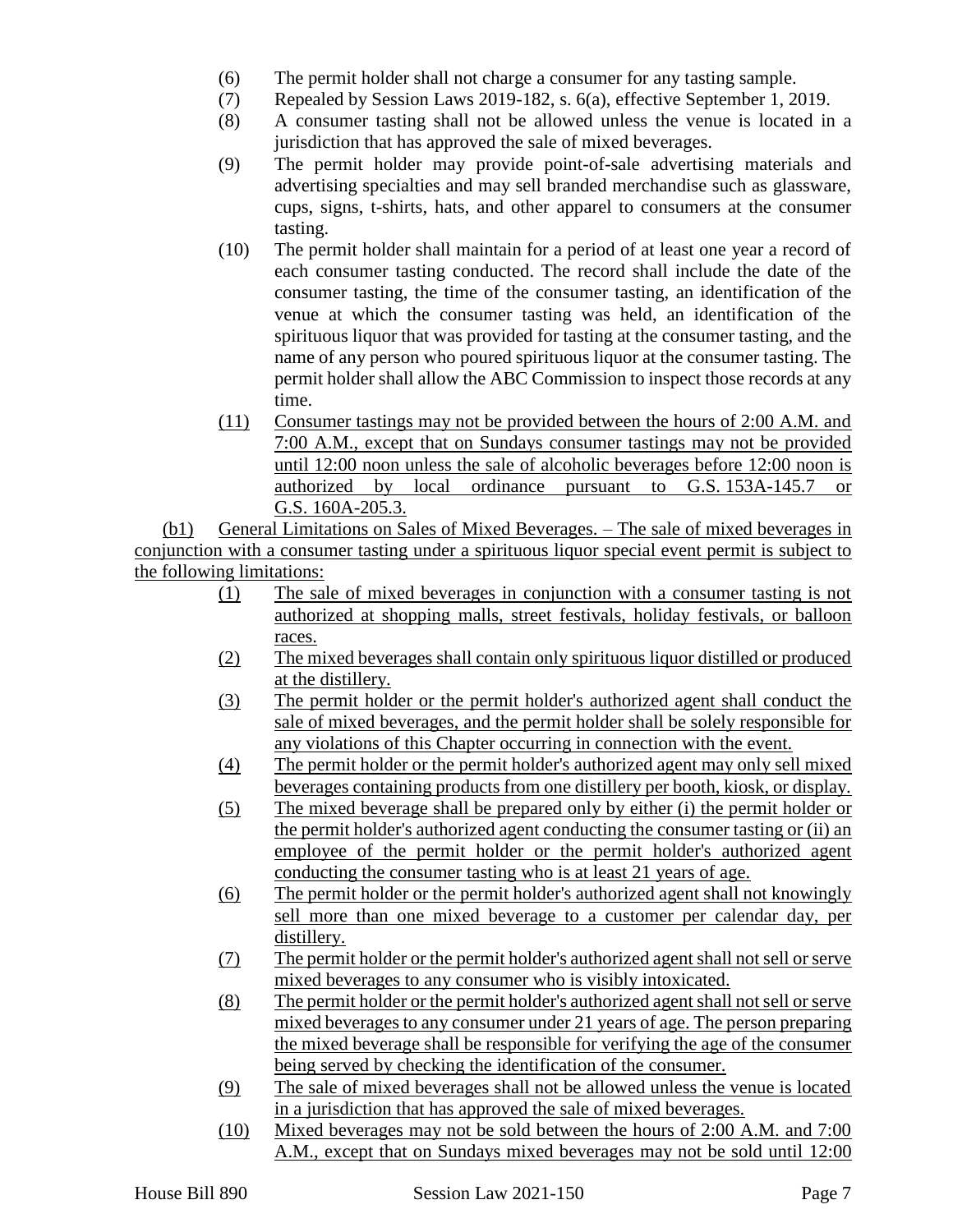noon unless otherwise authorized by local ordinance pursuant to G.S. 153A-145.7 or G.S. 160A-205.3.

(b2) General Limitations on the Provision of Spirituous Liquor in Closed Containers. – The provision of spirituous liquor in closed 50 milliliter mini-bottle containers, at no cost, in conjunction with a consumer tasting under a spirituous liquor special event permit is authorized subject to the following limitations:

- (1) The permit holder or the permit holder's authorized agent shall provide only spirituous liquor distilled or produced at the distillery.
- (2) The permit holder or the permit holder's authorized agent shall conduct the provision of the spirituous liquor, and the permit holder shall be solely responsible for any violations of this Chapter occurring in connection with the event.
- (3) The permit holder or the permit holder's authorized agent may only provide spirituous liquor distilled or produced by one distillery per booth, kiosk, or display.
- (4) The spirituous liquor shall be provided only by either (i) the permit holder or the permit holder's authorized agent conducting the consumer tasting or (ii) an employee of the permit holder or the permit holder's authorized agent conducting the consumer tasting who is at least 21 years of age.
- (5) The permit holder or the permit holder's authorized agent shall not knowingly provide more than one 50 milliliter mini-bottle of spirituous liquor to a customer per calendar day, per distillery. Notwithstanding G.S. 18B-301(e), a customer may possess a mini-bottle purchased at a consumer tasting event while at the event.
- (6) The permit holder or the permit holder's authorized agent shall not provide spirituous liquor to any consumer who is visibly intoxicated.
- (7) The permit holder or the permit holder's authorized agent shall not provide spirituous liquor to any consumer under 21 years of age. The person providing the spirituous liquor shall be responsible for verifying the age of the consumer being served by checking the identification of the consumer.
- (8) The provision of spirituous liquor shall not be allowed unless the venue is located in a jurisdiction that has approved the sale of mixed beverages.
- (9) Spirituous liquor in closed containers may be provided between the hours of 9:00 A.M. and 9:00 P.M. on Monday through Saturday of each week, from 12:00 noon to 9:00 P.M. on Sundays, and from 9:00 A.M. to 9:00 P.M. on each of the following holidays that do not fall on a Sunday: New Year's Day, Fourth of July, Labor Day, and Thanksgiving Day.

(c) Additional Limitations on Tastings in ABC Stores. – Consumer tastings conducted in an ABC store shall have the following additional limitations:

- (1) The spirituous liquor used in the consumer tasting event shall be purchased by the permit holder from any ABC store at the price set by the Commission. The permit holder shall remove from the premises any remaining spirituous liquor used in the consumer tasting event at the conclusion of the consumer tasting event.
- (1a) The permit shall be issued in the name of the distillery or, if issued to a supplier representative, brokerage representative, or nonresident spirituous liquor vendor, in the name of the nonresident spirituous liquor vendor or the name of the business the supplier representative or brokerage representative represents.

…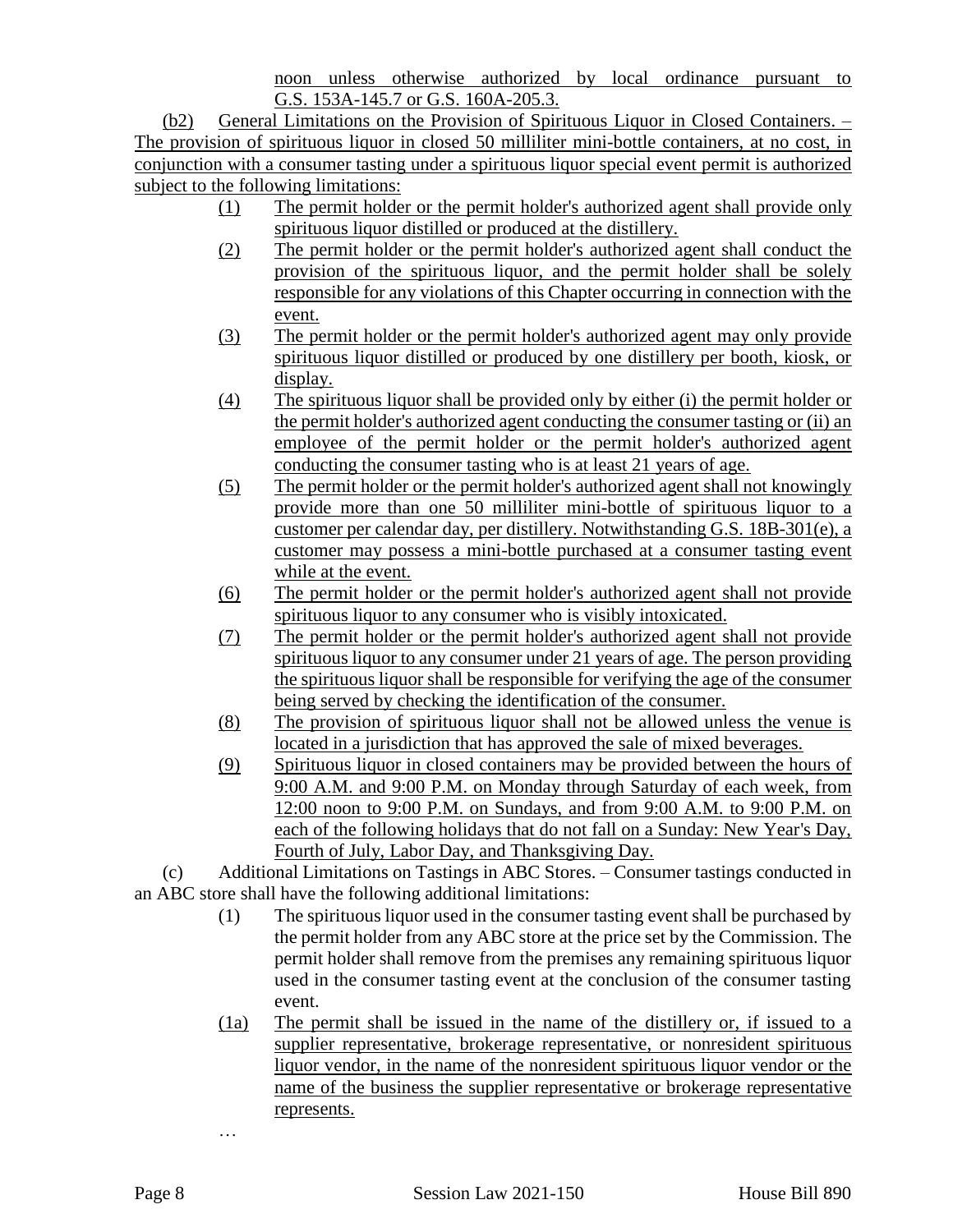(d) For purposes of this section, "distillery" means the holder of a distillery permit issued under G.S. 18B-1105 or a business located outside the State that is licensed or permitted to manufacture spirituous liquor in the jurisdiction where the business is located and whose products are lawfully sold in this State."

**SECTION 6.2.(h)** G.S. 18B-1105(a)(5) reads as rewritten:

"(5) Conduct consumer tastings tastings, sell mixed beverages, and provide spirituous liquor in closed containers in accordance with G.S. 18B-1114.7."

**SECTION 6.2.(i)** This section is effective 90 days after this act becomes law and applies to events held on or after that date.

**SECTION 6.3.(a)** G.S. 130A-247 reads as rewritten:

#### "**§ 130A-247. Definitions.**

The following definitions shall apply throughout this Part:

- … (11) "Distillery" means an establishment licensed under G.S. 18B-1105 that is not engaged in the preparation of food on the premises. For purposes of this subdivision, the term "food" does not include beverages.
- (12) "Winery" means an establishment licensed under G.S. 18B-1101 or G.S. 18B-1102 that is not engaged in the preparation of food on the premises. For purposes of this subdivision, the term "food" does not include beverages."

**SECTION 6.3.(b)** G.S. 130A-248(a) reads as rewritten:

"(a) For the protection of the public health, the Commission shall adopt rules governing the sanitation of establishments that prepare or serve drink or food for pay and establishments that prepare and sell meat food products or poultry products. However, any establishment that prepares or serves food or drink to the public, regardless of pay, shall be subject to the provisions of this Article if the establishment that prepares or serves food or drink holds an ABC permit, as defined in G.S. 18B-101, meets any of the definitions in G.S. 18B-1000, and does not meet the definition of a brewery as provided in G.S. 130A-247(10) or a private bar as provided in G.S. 130A-247(1b) or a private club as provided in G.S. 130A-247(2).set forth in G.S. 130A-247 for a brewery, distillery, private bar, private club, or winery."

**SECTION 6.3.(c)** G.S. 130A-250 reads as rewritten:

# "**§ 130A-250. Exemptions.**

…

The following shall be exempt from this Part:

 $(18)$  A distillery as defined in G.S. 130A-247(11).

(19) A winery as defined in G.S. 130A-247(12)."

**SECTION 6.3.(d)** Penalties imposed and fees charged before the effective date of this section are not abated or affected by this section, and the statutes that would be applicable but for this section remain applicable to those penalties and fees.

**SECTION 6.3.(e)** The Revisor of Statutes is authorized to alphabetize, number, and renumber the definitions listed in G.S. 130A-247, as amended by subsection (a) of this section, to ensure that all the definitions are listed in alphabetical order and numbered accordingly.

**SECTION 6.3.(f)** This section becomes effective October 1, 2021.

**SECTION 6.4.(a)** G.S. 18B-1100 reads as rewritten:

#### "**§ 18B-1100. Commercial permits.**

The Commission may issue the following commercial permits:

- (21) Spirituous liquor special event permit.
- (22) Nonresident spirituous liquor vendor permit."

**SECTION 6.4.(b)** This section is effective when it becomes law.

# **PART VII. EXPAND ALLOWABLE GROWLER SIZE**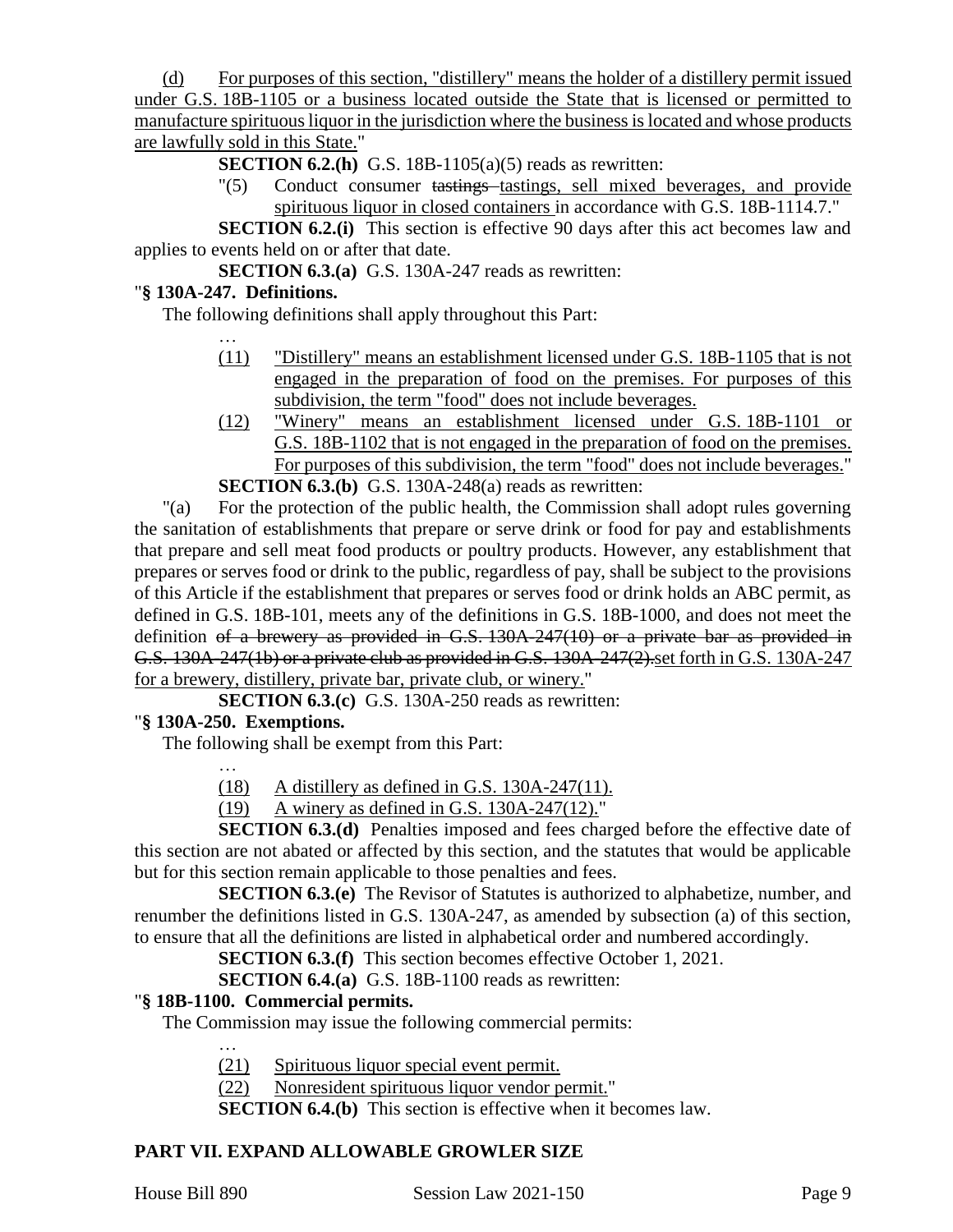**SECTION 7.1.(a)** Rule. – For purposes of this section and its implementation, "Growler Rule" means 14B NCAC 15C .0307 (Growlers).

**SECTION 7.1.(b)** Growler Rule. – Until the effective date of the revised permanent rule that the ABC Commission is required to adopt pursuant to subsection (d) of this section, the Commission shall implement the Growler Rule as provided in subsection (c) of this section.

**SECTION 7.1.(c)** Implementation. – Notwithstanding subsection (a) of 14B NCAC 15C .0307, a "growler" shall be defined as a rigid glass, ceramic, plastic, aluminum, or stainless steel container with a closure or cap with a secure sealing that is no larger than 4 liters (1.0567 gallons) into which a malt beverage or unfortified wine is prefilled, filled, or refilled for off-premises consumption.

**SECTION 7.1.(d)** Additional Rulemaking Authority. – The Commission shall adopt a rule to amend the Growler Rule consistent with subsection (c) of this section. Notwithstanding G.S. 150B-19(4), the rule adopted by the Commission pursuant to this section shall be substantively identical to the provisions of subsection (c) of this section.

**SECTION 7.1.(e)** Effective Date. – This Part is effective when it becomes law. Section 7.1(c) of this Part expires on the date that the rule adopted pursuant to Section 7.1(d) of this Part becomes effective.

# **PART VIII. DISTILLERIES/AMEND TOUR REQUIREMENT FOR SALE OF BOTTLE OF SPIRITUOUS LIQUOR FOR OFF-PREMISES CONSUMPTION**

**SECTION 8.1.** G.S. 18B-1105(a)(4), as amended by Sections 2.2 and 6.1 of this act, reads as rewritten:

> "(4) Sell spirituous liquor distilled or produced at the distillery in closed containers to visitors who tour the distillery for consumption off the premises. The length, content, and other parameters of the tour shall be at the discretion of the distillery, and the distillery shall not be required to maintain records related to tours. Sales under this subdivision are allowed only in a county where the establishment of a county or municipal ABC store has been approved pursuant to G.S. 18B-602(g). Spirituous liquor sold under this subdivision shall (i) be listed as a code item for sale in the State, (ii) be sold at the price set by the Commission for the code item pursuant to G.S. 18B-804(b), and (iii) have affixed to its bottle any labeling requirements set by law. A bottle of spirituous liquor sold under this subdivision may have personalized labeling affixed to it that includes any other labeling requirements set by law. For purposes of this subdivision, the term "personalized labeling" means the inclusion of the name of the purchaser on the label."

**SECTION 8.2.** This Part becomes effective October 1, 2021, and applies to sales made on or after that date.

# **PART IX. CLARIFY LAW ON THE SALE, POSSESSION, AND CONSUMPTION OF SPIRITUOUS LIQUOR AT A DISTILLERY**

**SECTION 9.1.(a)** G.S. 18B-1105(a)(1) reads as rewritten:

"(1) Manufacture, purchase, import, possess and transport ingredients and equipment used in the distillation or production of spirituous liquor. The authorization to possess ingredients set forth in this subdivision includes the possession of spirituous liquor not distilled or produced at the distillery that is used for the production, research and development, or sample comparison of spirituous liquor."

**SECTION 9.1.(b)** This section becomes effective October 1, 2021, and applies to spirituous liquor possessed on or after that date.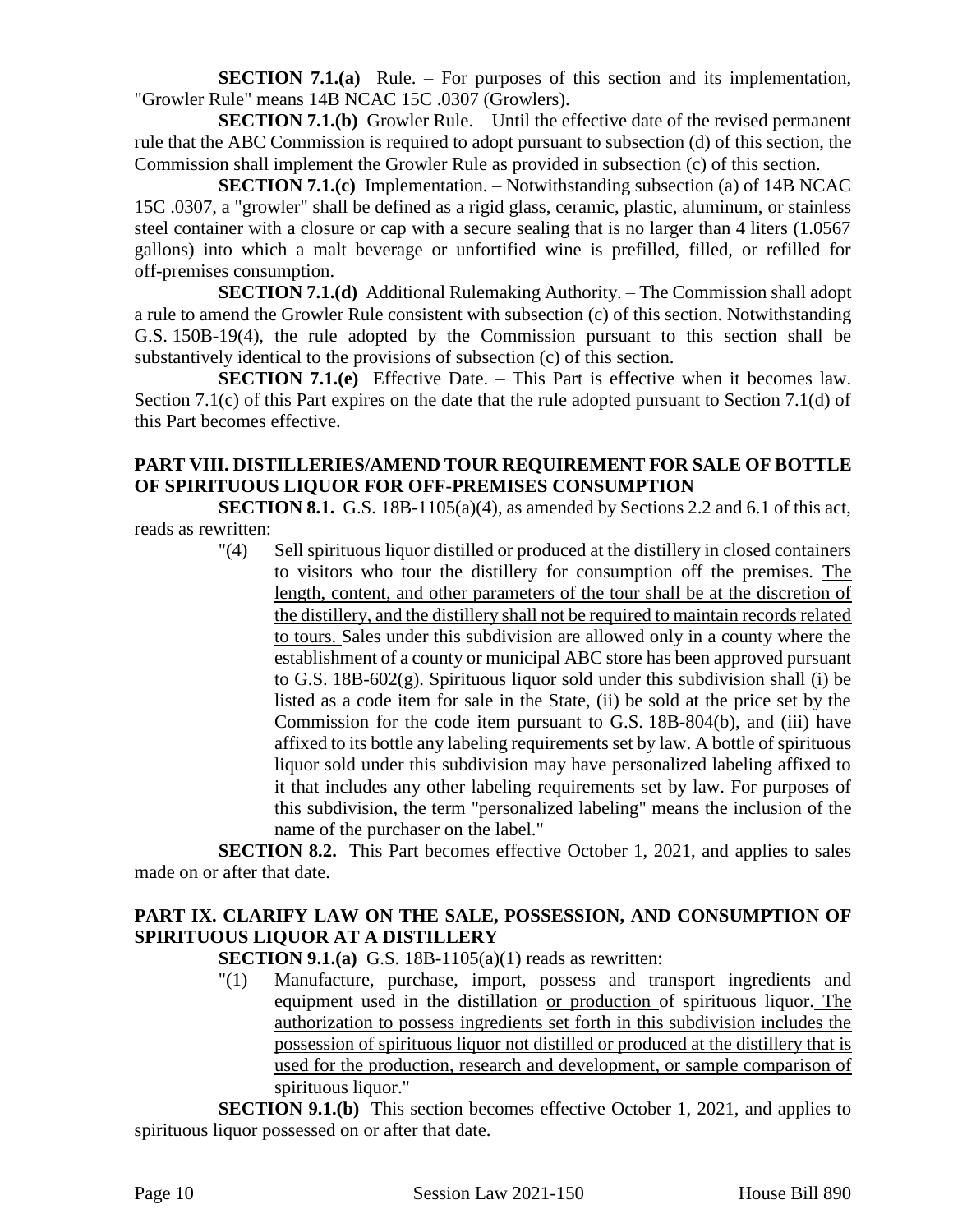to read:

"h. Consumer tasting events authorized under this subdivision may be conducted on any part of the licensed premises of the distillery, except as prohibited by federal law."

**SECTION 9.2.(b)** This section becomes effective October 1, 2021, and applies to consumer tastings held on or after that date.

**SECTION 9.3.(a)** G.S. 18B-1105 is amended by adding a new subsection to read:

"(d) Control of Location of Sale and Consumption on Premises. – Notwithstanding G.S. 18B-301(e), except as otherwise prohibited by federal law or the holder of the distillery permit, an alcoholic beverage authorized to be sold or consumed under this section may be sold, possessed, or consumed on any part of the licensed premises of the distillery. This section shall not be construed to allow spirituous liquor in closed containers sold for off-premises consumption to be consumed at the distillery."

**SECTION 9.3.(b)** This section becomes effective October 1, 2021, and applies to the sale and consumption of alcoholic beverages on or after that date.

# **PART X. ALLOW ABC AGE VERIFICATION WITH SPECIAL IDENTIFICATION CARDS FROM OTHER STATES**

**SECTION 10.1.(a)** G.S. 18B-302(d) reads as rewritten:

"(d) Defense. – It is a defense to a violation of subsection (a) of this section if the seller does any of the following:

- (1) Shows that the purchaser produced a driver's license, a special identification card issued under G.S. 20-37.7, G.S. 20-37.7 or issued by the state agency of any other state authorized to issue similar official state special identification cards for that state, a military identification card, or a passport, showing the purchaser's age to be at least the required age for purchase and bearing a physical description of the person named on the card reasonably describing the purchaser.
- (2) Produces evidence of other facts that reasonably indicated at the time of sale that the purchaser was at least the required age.
- (3) Shows that at the time of purchase, the purchaser utilized a biometric identification system that demonstrated (i) the purchaser's age to be at least the required age for the purchase and (ii) the purchaser had previously registered with the seller or seller's agent a drivers license, a special identification card issued under G.S. 20-37.7, G.S. 20-37.7 or issued by the state agency of any other state authorized to issue similar official state special identification cards for that state, a military identification card, or a passport showing the purchaser's date of birth and bearing a physical description of the person named on the document."

**SECTION 10.1.(b)** This section becomes effective December 1, 2021, and applies to offenses committed on or after that date.

# **PART XI. ALLOW SALE AND DELIVERY OF NO MORE THAN TWO ALCOHOLIC BEVERAGE DRINKS AT A COLLEGE OR UNIVERSITY STADIUM, ATHLETIC FACILITY, ARENA, OR SPORTING EVENT**

**SECTION 11.1.(a)** G.S. 18B-1010(b) is repealed.

**SECTION 11.1.(b)** This section is effective when it becomes law and applies to the sale and delivery of alcoholic beverages on or after that date.

# **PART XII. TIME OF SALE TECHNICAL CORRECTION**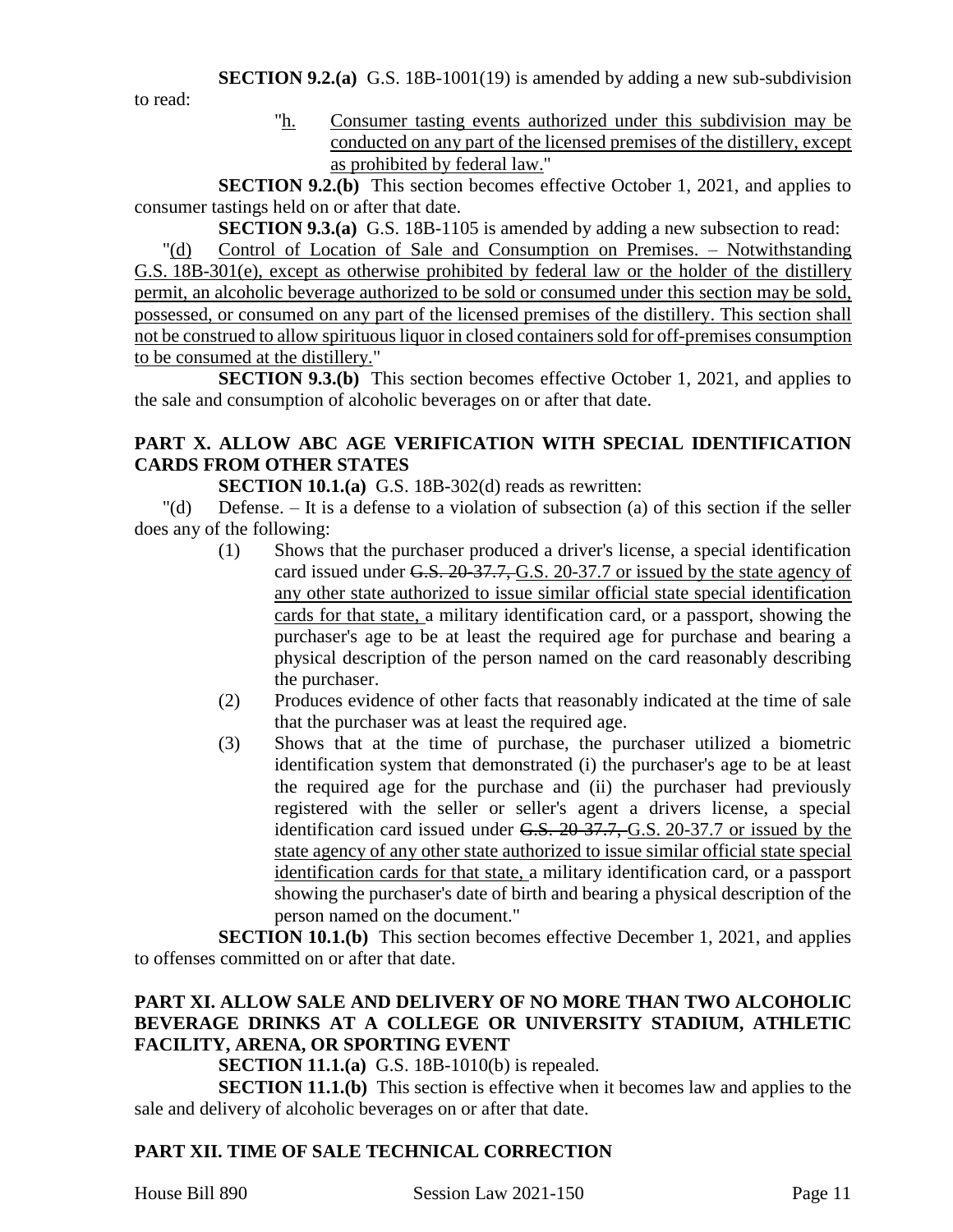**SECTION 12.1.** G.S. 18B-1004(a) reads as rewritten:

"(a) Hours. – Except as otherwise provided in this section, it shall be unlawful to sell malt beverages, unfortified wine, fortified wine, or mixed beverages between the hours of 2:00 A.M. and 7:00 A.M., or to consume any of those alcoholic beverages between the hours of 2:30 A.M. and 7:00 A.M., in any place that has been issued a permit under G.S. 18B-1001.G.S. 18B-1001 or G.S. 18B-1105."

# **PART XIII. MIXED BEVERAGE ELECTION AMENDMENT**

**SECTION 13.1.(a)** G.S. 18B-602(h) reads as rewritten:

"(h) Mixed Beverage Elections. – The ballot for a mixed beverage election shall state the proposition as follows:

To permit the sale of mixed beverages in hotels, restaurants, private clubs, community theatres, and convention centers.centers and the "on-premises" and "off-premises" sale of malt beverages and unfortified wine in qualified establishments.

# [] FOR

[] AGAINST"

**SECTION 13.1.(b)** G.S. 18B-603(d) reads as rewritten:

"(d) Mixed Beverage Elections. – If a mixed beverage election is held under G.S. 18B-602(h) and the sale of mixed beverages is approved, the Commission may issue permits to qualified persons and establishments in the jurisdiction that held the election as follows:

- (1) The Commission may issue mixed beverage permits.
- (2) The Commission may issue on-premises malt beverage, unfortified wine, and fortified wine permits for establishments with mixed beverage permits, regardless of any other election or any local act concerning sales of those kinds of alcoholic beverages.
- (3) The Commission may issue off-premises malt beverage permits to any establishment that meets the requirements under G.S. 18B-1001(2) in any township or incorporated municipality which jurisdiction that has voted to permit the sale of mixed beverages, regardless of any other local act concerning sales of those kinds of alcoholic beverages. The Commission may also issue off-premises unfortified wine permits to any establishment that meets the requirements under G.S. 18B-1001(4) in any township or incorporated municipality which jurisdiction that has voted to permit the sale of mixed beverages, regardless of any other local act concerning sales of those kinds of alcoholic beverages.
- (3a) The Commission may issue either of the following permits in any jurisdiction that has voted to permit the sale of mixed beverages, regardless of any other local act concerning sales of those kinds of alcoholic beverages:
	- a. On-premises malt beverage permits to any establishment that meets the requirements of G.S. 18B-1001(1).
	- b. On-premises unfortified wine permits to any establishment that meets the requirements of G.S. 18B-1001(3).
- (4) The Commission may issue brown-bagging permits for private clubs and congressionally chartered veterans organizations but may no longer issue and may not renew brown-bagging permits for restaurants, hotels, and community theatres. A restaurant, hotel, or community theatre may not be issued a mixed beverage permit under subdivision (1) until it surrenders its brown-bagging permit.
- (5) The Commission may continue to issue culinary permits for establishments that do not have mixed beverage permits. An establishment may not be issued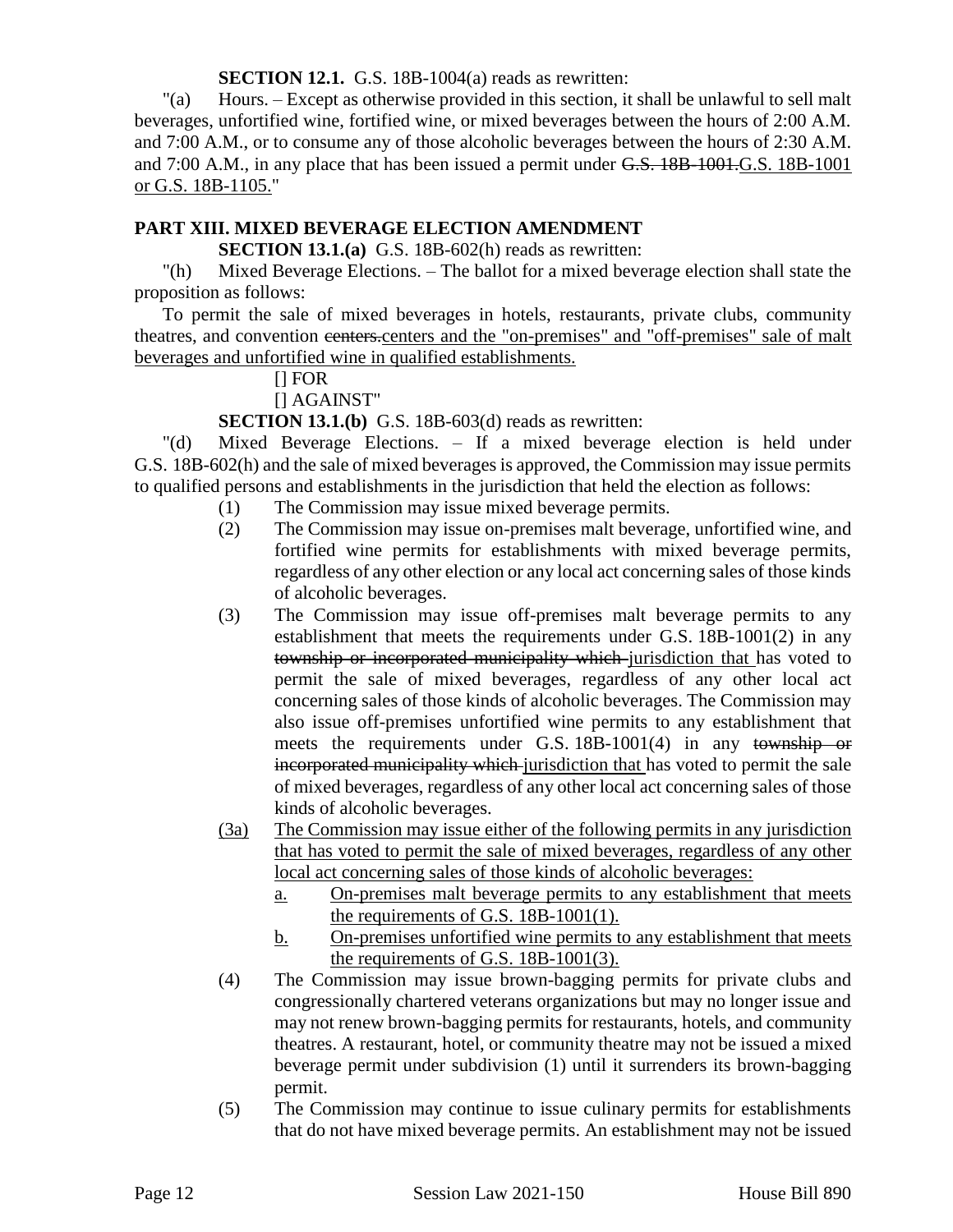a mixed beverage permit under subdivision (1) until it surrenders its culinary permit."

**SECTION 13.1.(c)** G.S. 18B-603(d)(3a), as enacted in subsection (b) of this section, shall apply to jurisdictions that have approved the sale of mixed beverages prior to the effective date of this section unless the governing body of that jurisdiction adopts a resolution no later than 60 days after the effective date of this section requesting an election be held pursuant to G.S. 18B-601. If an election is requested by resolution, the propositions in G.S. 18B-602(a)(2) and G.S. 18B-602(d)(2) shall be voted upon in that jurisdiction, and the results of that election shall control the issuance of on-premises malt beverage permits and on-premises unfortified wine permits in that jurisdiction unless another law applies.

**SECTION 13.1.(d)** This section is effective 90 days after this act becomes law.

# **PART XIV. AMEND THE REQUIREMENTS THAT MUST BE MET BEFORE CERTAIN SMALL TOWNS MAY HOLD A MIXED BEVERAGE ELECTION**

**SECTION 14.1.** G.S. 18B-600(e3) reads as rewritten:

"(e3) Small Town Mixed Beverage Elections. – A town may hold a mixed beverage election if the town (i) has at least 200 registered voters and voters, is located in a county bordering the Neuse River and Pamlico Sound that has not approved the sale of mixed beverages beverages, and that county has only one city that has approved the sale of mixed beverages. beverages or (ii) has at least 200 registered voters, has a total area of less than 1 square mile, operates an ABC store, and is located in a county that has at least three cities that have approved the sale of mixed beverages. Provided, that if a town that qualifies for an election under this subsection approves the sale of mixed beverages, mixed beverages permittees in the town may purchase liquor from the ABC store designated by any local ABC board in any other city that has approved the sale of mixed beverages."

# **PART XV. ALLOW ABC STORES TO SELL REFRIGERATED BEVERAGES**

**SECTION 15.1.** G.S. 18B-800 is amended by adding a new subsection to read:

"(c4) Refrigerated Beverages. – ABC stores may sell alcoholic beverages authorized for sale under this section in a refrigerated unit. For purposes of this subsection, the term "refrigerated unit" means a refrigerated merchandiser or other appliance that is artificially kept cool and suitable to be used to store food and drink."

**SECTION 15.2.** This Part becomes effective October 1, 2021, and applies to sales on or after that date.

# **PART XVI. ALTERNATING BREWERY PROPRIETORSHIP CLARIFICATION**

**SECTION 16.1.** G.S. 18B-903(c1) reads as rewritten:

 $\lvert$  Construction of Change in Ownership. – Nothing in subsection (c) of this section shall be construed to limit alternating brewery proprietorships in which the holder of a brewery permit leases or otherwise makes available its facility to another holder of a brewery permit. For purposes of this section, if authorized by federal law, the host brewery may also hold, at the same facility, unfortified winery, fortified winery, and distillery permits pursuant to G.S. 18B-1101, 18B-1102, and 18B-1105. In this arrangement, the tenant brewery shall maintain title to the malt beverages at all states of the brewing process and shall be responsible for all aspects associated with manufacturing the product, including maintaining appropriate records, obtaining label approval in its own name, and remitting the appropriate taxes. Alternating brewery proprietorships are authorized between affiliated breweries, but shall not be used as a means to allocate production quantities between affiliated breweries to obtain a malt beverage wholesaler permit pursuant to G.S. 18B-1104(a)(8) where either brewery would not otherwise qualify for a permit, and the Commission shall have no authority to grant an exemption to this requirement pursuant to G.S. 18B-1116(b)."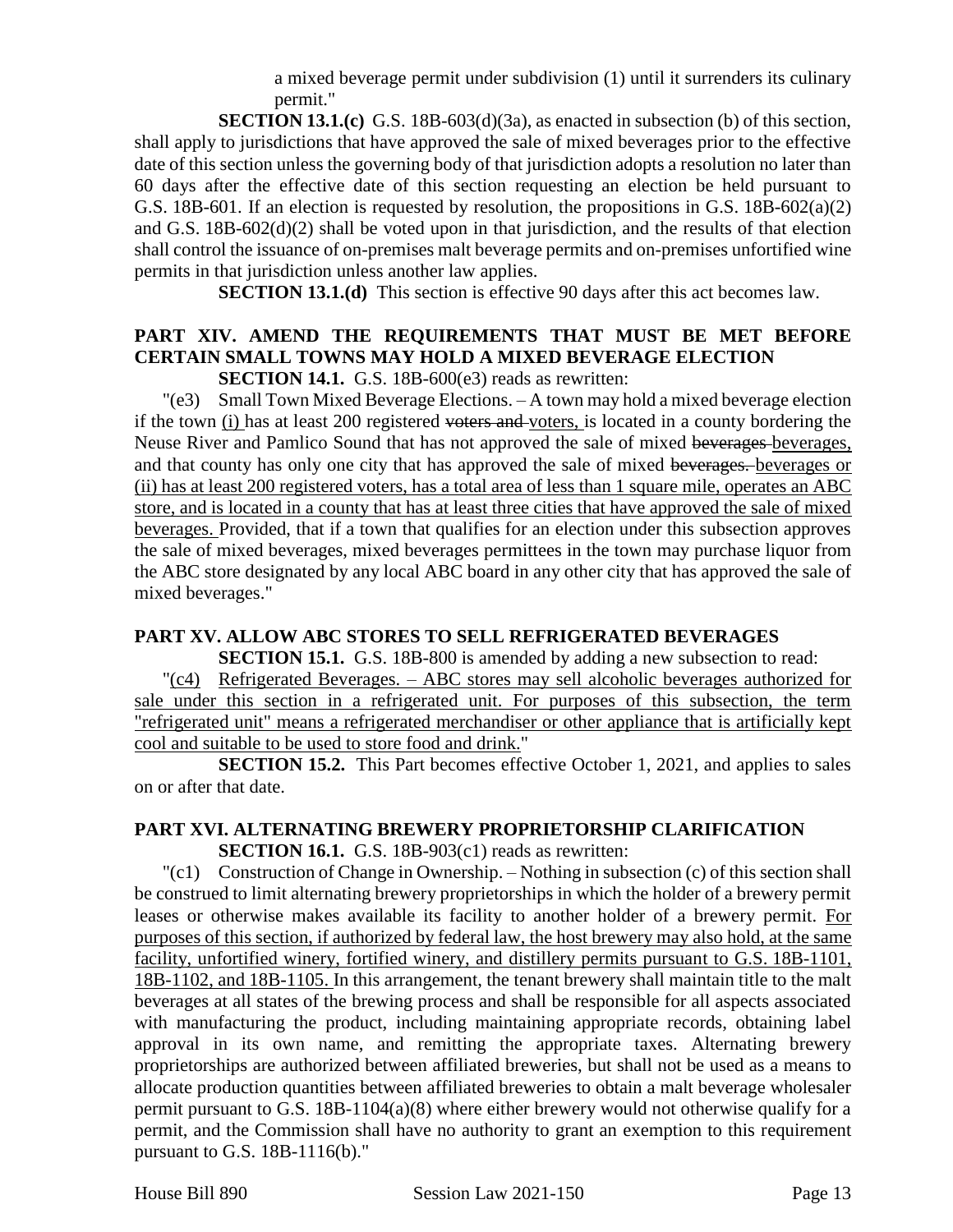## **PART XVII. CLARIFY RESTAURANT DEFINITION**

- **SECTION 17.1.** G.S. 18B-1000(6) reads as rewritten:
- "(6) Restaurant. An establishment substantially engaged in the business of preparing and serving meals. To qualify as a restaurant, an establishment's gross receipts from food and nonalcoholic beverages shall be not less than thirty percent (30%) of the total gross receipts from food, nonalcoholic beverages, and alcoholic beverages. beverages sold for on-premises consumption. A restaurant shall also have a kitchen and an inside dining area with seating for at least 36 people. If the restaurant is located on an 18-hole golf course, the premises shall include the parking lot and the playing area of the golf course, including the teeing areas, greens, fairways, roughs, hazards, and cart paths."
- PART XVIII. ALLOW MIXED BEVERAGE SALES AT CERTAIN **DISTILLERIES**
- **SECTION 18.1.** G.S. 18B-1105(a) is amended by adding a new subdivision to read:
- "(4b) If the distillery is located on a property used for bona fide farm purposes, as defined in G.S. 160D-102(3), sell mixed beverages containing only spirituous liquor produced at the distillery for consumption on the premises regardless of the results of any local mixed beverage election."

#### **PART XIX. OFF-SITE AIRPORT PERMITTEE STORAGE**

**SECTION 19.1.** G.S. 18B-1001 is amended by adding a new subdivision to read:

"(22) Airport Central Storage Permit. – A permit under this subdivision may be issued to the owner of a bonded storage warehouse that meets the federal Transportation Security Administration (TSA) security standards (49 C.F.R. §§ 1542.1 through 1542.307). This permit authorizes the permittee to contract with retail permittees holding permits issued pursuant to G.S. 18B-1001(1), (3), (5), and (10) with one or more retail locations at airports which service airplanes boarding at least 150,000 passengers annually to do the following: (i) store at a central receiving facility located on or within 5 miles of the airport property and outside the retail permittee's licensed premises alcoholic beverages to be sold or served at the retail permittee's airport locations as approved by the Commission and (ii) transport alcoholic beverages from the central receiving facility to the retail permittee's premises or support locations within the airport terminal pursuant to subsections (d) and (e) of G.S. 18B-1115. Alcoholic beverages stored pursuant to this subdivision shall be the property of the retail permittee. The portion of the airport central storage permitted premises where the retail permittee's alcoholic beverages are stored shall be deemed an extension of the retail permittee's permitted premises for storage only and subject to inspection pursuant to G.S. 18B-503."

**SECTION 19.2.** G.S. 18B-902(d) is amended by adding a new subdivision to read: "(49) Airport central storage permit – \$400.00."

**SECTION 19.3.** G.S. 18B-1100 reads as rewritten:

#### "**§ 18B-1100. Commercial permits.**

…

The Commission may issue the following commercial permits:

(23) Airport central storage permit."

**SECTION 19.4.** Article 10 of Chapter 18B of the General Statutes is amended by adding a new section to read: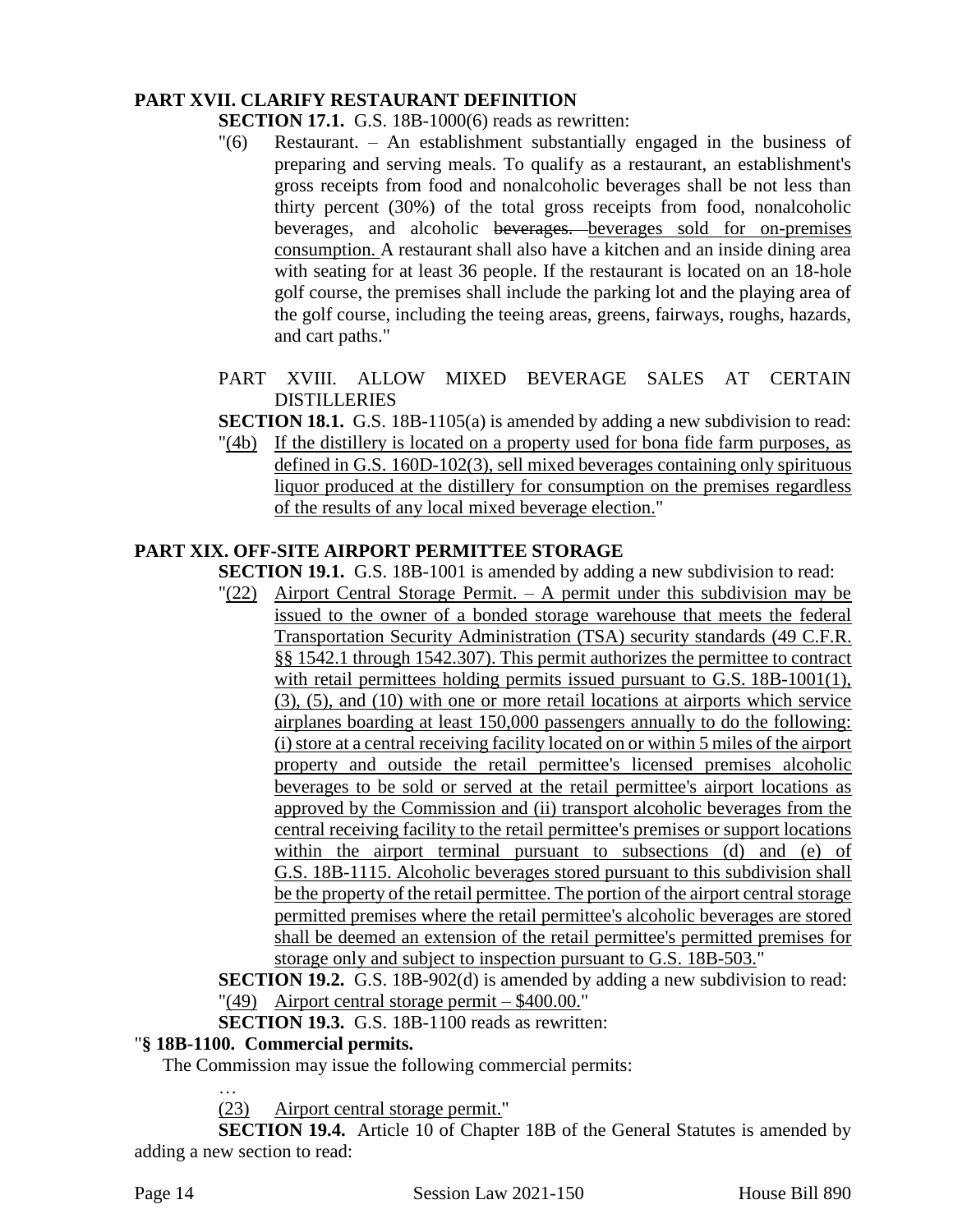#### "**§ 18B-1011. Retail permittee off-site airport storage.**

(a) Permittees holding permits issued pursuant to G.S.  $18B-1001(1)$ ,  $(3)$ ,  $(5)$ , and  $(10)$  for premises located within airport terminals may contract with an airport central storage permittee for storage at the airport central storage permittee's licensed premises of the permittee's alcoholic beverages to be sold at the retail permittee's airport locations as authorized by the Commission. The permittee may contract with the airport central storage permittee to transport the retail permittee's alcoholic beverages from the airport central storage facility to the retail permittee's premises or support location.

(b) The location where the retail permittee's alcoholic beverages are stored on the airport central storage permittee's premises shall be deemed an extension of the retail permittee's licensed premises for purposes of this Chapter."

**SECTION 19.5.** G.S. 18B-1203(a) reads as rewritten:

"(a) Each agreement shall designate the sales territory of the wholesaler. No winery may enter into more than one agreement for each brand of wine or beverage it offers in any territory. A wholesaler shall not distribute any brand of wine to a retailer whose premises are located outside the territory designated in the wholesaler's agreement for that brand. brand, except to a retail permittee's off-site airport storage premises pursuant to G.S. 18B-1011. With the approval of the Commission, a wholesaler may distribute wine outside the wholesaler's designated territory during periods of temporary service interruption when requested to do so by the winery and the wholesaler whose service is interrupted. Unless the winery and wine wholesaler agree otherwise in writing, the territory designated as the wholesaler's "area of primary sales responsibility" as of the effective date of this section shall be the wholesaler's designated sales territory. Redesignations of sales territories occurring after July 1, 2011, shall be reported to the Commission within 30 days. No provisions of this Article, however, may prohibit the continuation of a multi-wholesaler agreement entered into before March 21, 1983, as between the winery and the original wine wholesalers thereto, provided that upon termination of any such agreement, the affected territory shall be designated for a single wholesaler."

**SECTION 19.6.** G.S. 18B-1303(a) reads as rewritten:

"(a) Filing. – It is unlawful for a supplier to provide malt beverages to a wholesaler unless the Commission has received notification from the supplier designating the brands of the supplier which the wholesaler is authorized to sell and the territory in which such sales may take place. If the supplier sells several brands, the agreement need not apply to all brands. A franchise agreement applies to all supplier products under the same brand name, and different categories of products manufactured under a common identifying trade name are considered to be the same brand. No supplier may provide by a distribution agreement for the distribution of a brand to more than one wholesaler for the same territory. A wholesaler shall not distribute any brand of malt beverage to a retailer whose premises are located outside the territory specified in the wholesaler's distribution agreement for that brand. except to a retail permittee's off-site airport storage premises pursuant to G.S. 18B-1011. A wholesaler may, however, with the approval of the Commission distribute malt beverages outside its designated territory during periods of temporary service interruption when requested to do so by the supplier and the wholesaler whose service is interrupted."

**SECTION 19.7.** This Part is effective 90 days after this act becomes law.

# **PART XX. AUTHORIZATION OF SOCIAL DISTRICTS**

**SECTION 20.1.** Article 6 of Chapter 153A of the General Statutes is amended by adding a new section to read:

# "**§ 153A-145.9. Authorization of social district.**

A county may adopt an ordinance designating a social district for use in accordance with G.S. 18B-904.1."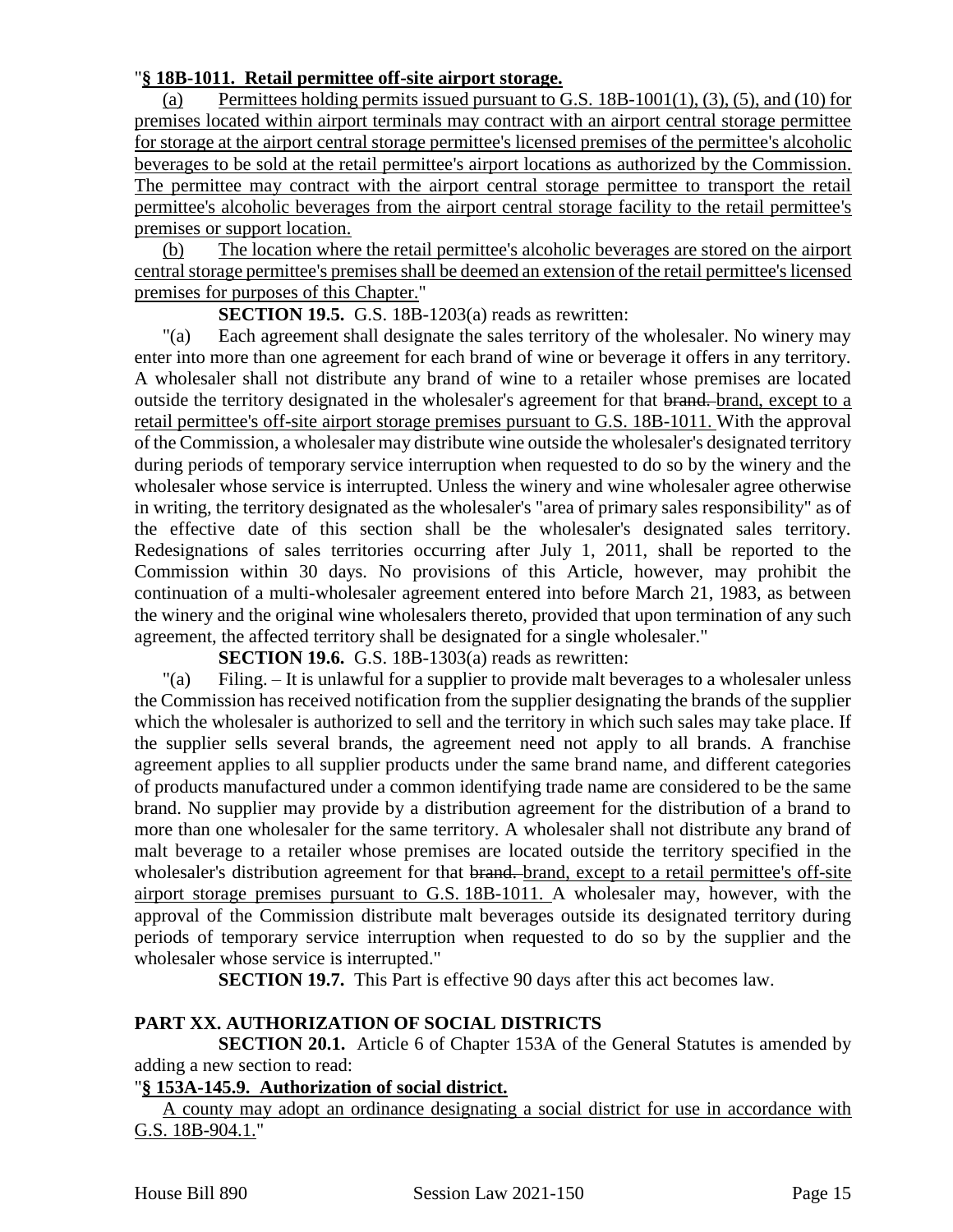**SECTION 20.2.** Article 8 of Chapter 160A of the General Statutes is amended by adding a new section to read:

"**§ 160A-205.4. Authorization of social district.**

A city may adopt an ordinance designating a social district for use in accordance with G.S. 18B-904.1."

**SECTION 20.3.** Article 9 of Chapter 18B of the General Statutes is amended by adding a new section to read:

"**§ 18B-904.1. Authorization and regulation of social districts.**

- (a) Definitions. The following definitions apply in this section:
	- (1) Permittee. An establishment holding any of the following permits issued by the Commission:
		- a. An on-premises malt beverage permit issued pursuant to G.S. 18B-1001(1).
		- b. An on-premises unfortified wine permit issued pursuant to G.S. 18B-1001(3).
		- c. An on-premises fortified wine permit issued pursuant to G.S. 18B-1001(5).
		- d. A mixed beverages permit issued pursuant to G.S. 18B-1001(10).
		- e. A distillery permit issued pursuant to G.S. 18B-1100(5).
		- (2) Social district. A defined outdoor area in which a person may consume alcoholic beverages sold by a permittee. This term does not include the permittee's licensed premises or an extended area allowed under G.S. 18B-904(h).

(b) Authorization. – Pursuant to G.S. 153A-145.9, a county may adopt an ordinance designating a social district in the parts of the county outside any city. Pursuant to G.S. 160A-205.4, a city may adopt an ordinance designating a social district.

(c) Requirements for Designation. – A social district designated under this section shall meet all of the following requirements:

- (1) The social district shall be clearly defined with signs posted in a conspicuous location indicating which area is included in the social district, the days and hours during which alcoholic beverages may be consumed in the social district, the telephone number for the ALE Division and the local law enforcement agency with jurisdiction over the area comprising the social district, and a clear statement that an alcoholic beverage purchased for consumption in a social district shall (i) only be consumed in the social district and (ii) be disposed of before the person in possession of the alcoholic beverage exits the social district unless the person is reentering the licensed premises where the alcoholic beverage was purchased. The hours set by a city or county during which alcoholic beverages may be consumed in a social district shall be in accordance with G.S. 18B-1004.
- (2) The city or county shall establish management and maintenance plans for the social district and post these plans, along with a rendering of the boundaries of the social district and days and hours during which alcoholic beverages may be consumed in the social district, on the website for the city or county. The social district shall be maintained in a manner that protects the health and safety of the general public.
- (3) Before allowing consumption of alcoholic beverages in a social district, the city or county shall submit to the Commission a detailed map of the social district with the boundaries of the social district clearly marked and the days and hours during which alcoholic beverages may be consumed in the social district.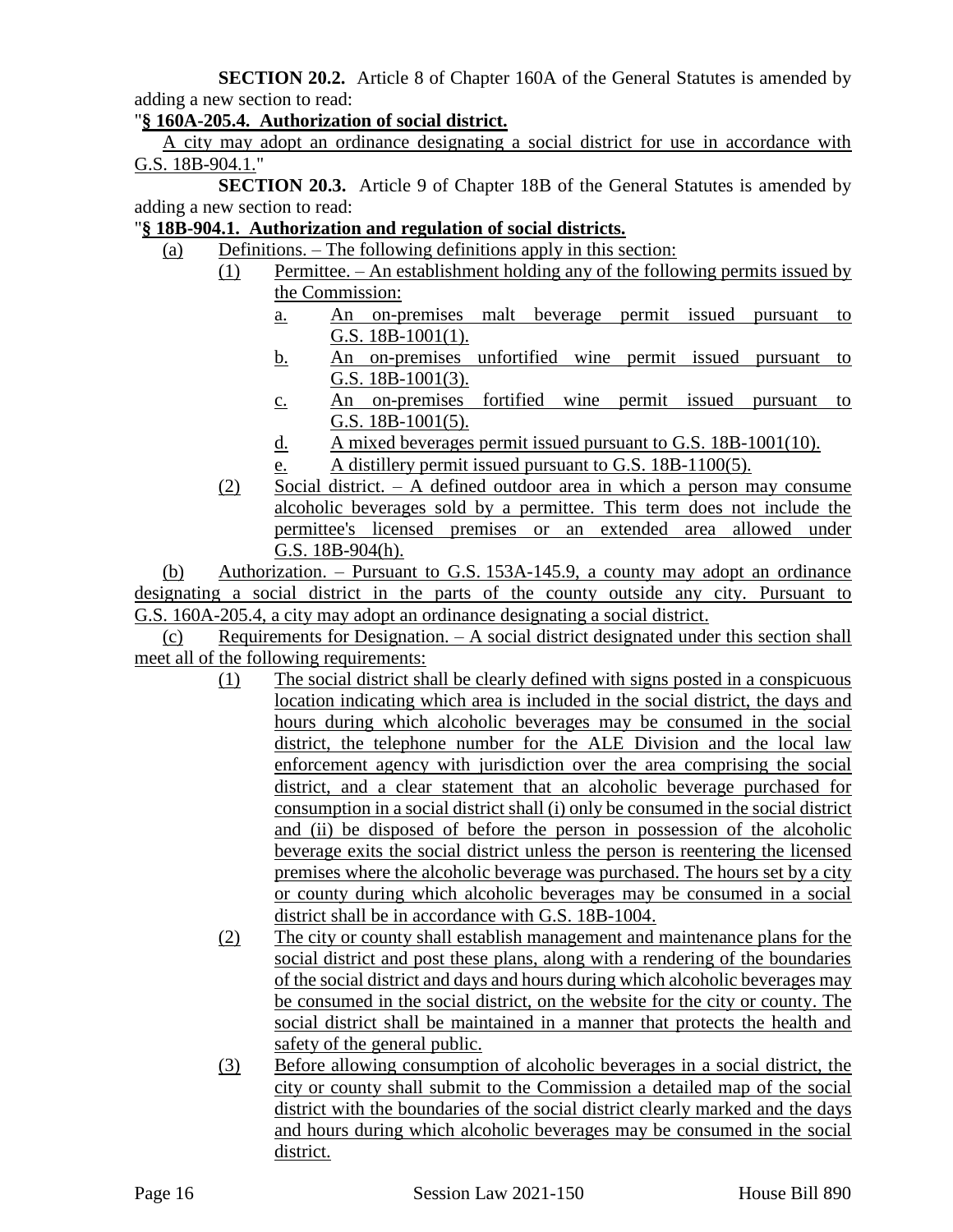(d) Requirements for Sale of Alcoholic Beverages. – A permittee located in or contiguous to a social district may sell alcoholic beverages for consumption within the social district it is located in or contiguous to in accordance with the following requirements:

- (1) The permittee shall only sell and serve alcoholic beverages on its licensed premises.
- (2) The permittee shall only sell alcoholic beverages for consumption in the social district in a container that meets all of the following requirements:
	- a. The container clearly identifies the permittee from which the alcoholic beverage was purchased.
	- b. The container clearly displays a logo or some other mark that is unique to the social district in which it will be consumed.
	- c. The container is not comprised of glass.
	- d. The container displays, in no less than 12-point font, the statement, "Drink Responsibly – Be 21."
	- e. The container shall not hold more than 16 fluid ounces.
- (3) The permittee shall not allow a person to enter or reenter its licensed premises with an alcoholic beverage not sold by the permittee.

(e) Requirements for Possession and Consumption of Alcoholic Beverages. – The possession and consumption of an alcoholic beverage in a social district is subject to all of the following requirements:

- (1) Only alcoholic beverages purchased from a permittee located in or contiguous to the social district may be possessed and consumed.
- (2) Alcoholic beverages shall only be in containers meeting the requirements set forth in subsection (d) of this section.
- (3) Alcoholic beverages shall only be possessed and consumed during the days and hours set by the city or county in accordance with subsection (b) of this section.
- (4) Nothing in this subdivision shall be construed as authorizing the sale and delivery of alcoholic beverage drinks in excess of the limitation set forth in G.S. 18B-1010.
- (5) A person shall dispose of any alcoholic beverage in the person's possession prior to exiting the social district unless the person is reentering the licensed premises where the alcoholic beverage was purchased.

(f) Additional Requirements. – The Commission may adopt rules to impose requirements in addition to the requirements set forth in subsections (c) through (e) of this section."

# **PART XXI. MAKE PERMANENT THE EXPANSION OF LICENSED PREMISES FOR PURPOSES OF OUTDOOR SEATING**

**SECTION 21.1.** Article 6 of Chapter 153A of the General Statutes is amended by adding a new section to read:

# "**§ 153A-145.10. Authorization of expanded area for ABC licensed premises.**

In accordance with G.S. 18B-904(h), a county may adopt an ordinance authorizing permittees holding a permit under Article 10 or 11 of Chapter 18B of the General Statutes to utilize an area that is not part of the permittee's licensed premises for the outdoor possession and consumption of alcoholic beverages sold by the permittee."

**SECTION 21.2.** Article 8 of Chapter 160A of the General Statutes is amended by adding a new section to read:

# "**§ 160A-205.5. Authorization of expanded area for ABC licensed premises.**

In accordance with G.S. 18B-904(h), a city may adopt an ordinance authorizing permittees holding a permit under Article 10 or 11 of Chapter 18B of the General Statutes to utilize an area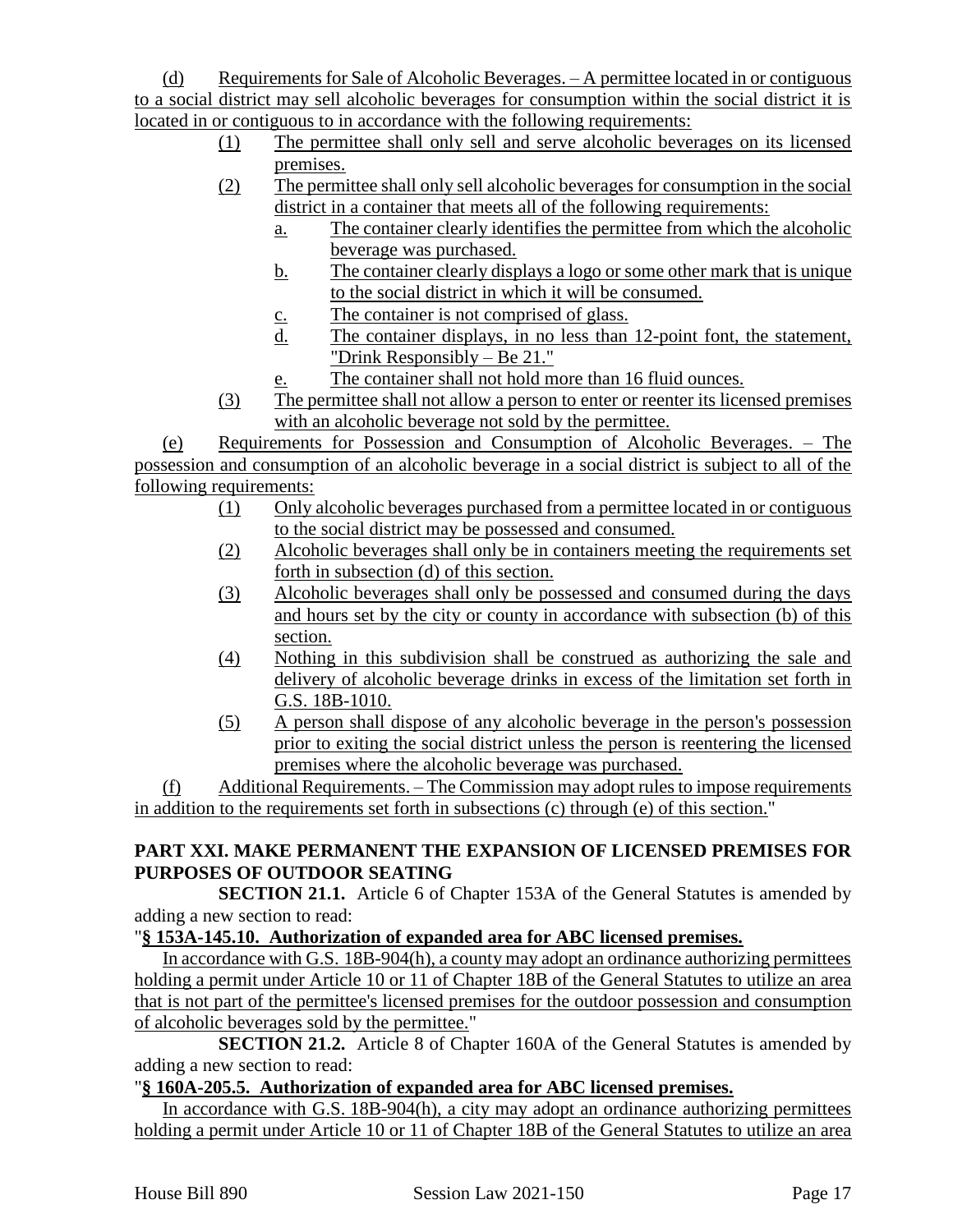that is not part of the permittee's licensed premises for the outdoor possession and consumption of alcoholic beverages sold by the permittee."

**SECTION 21.3.** G.S. 18B-904 reads as rewritten: "**§ 18B-904. Miscellaneous provisions concerning permits.**

…

(h) Extension of Licensed Premises. – A permittee holding a permit issued under Article 10 or 11 of this Chapter that allows the on-premises consumption of alcoholic beverages may utilize an area that is not part of the permittee's licensed premises for the outdoor possession and consumption of alcoholic beverages sold by the permittee subject to all of the following requirements:

- (1) If the licensed premises is located in a city, an ordinance has been adopted by the city authorizing permittees to expand their licensed premises. If the licensed premises is located outside of a city, an ordinance has been adopted by the county authorizing permittees to expand their licensed premises.
- (2) If the property to which the premises will be extended is not owned by the permittee, the owner of the property has provided written permission to the permittee allowing the use of the property for the purpose set forth in this subsection.
- (3) The permittee has provided written notification, including the diagram required under subdivision (5) of this subsection and, if applicable, a copy of the written permission required under subdivision (2) of this subsection, to the district office of the ALE Division, and local law enforcement agency, with jurisdiction over the licensed premises.
- (4) The permittee shall visibly and vertically mark off the extended area so a reasonable person could distinguish between the extended area and any sidewalk or walkway.
- (5) The permittee shall maintain a diagram on the licensed premises detailing the size and location of the extended area. The diagram required under this subdivision shall have the boundaries of the extended area clearly marked, specify the types of barriers used to mark the boundaries of the extended area, and specify the number of tables and seats placed in the extended area.
- (6) The extended area shall not be used to increase the occupant load of the licensed premises. For purposes of this section, "occupant load" is as used in Section 1004 of the 2018 North Carolina Building Code.
- (7) The extended area shall comply with all applicable laws governing accessibility.
- (8) Except as allowed under G.S. 18B-904.1 or to reenter the licensed premises, a person shall not exit an extended area with an alcoholic beverage purchased from the permittee.
- (9) Any additional requirements imposed by the Commission through the adoption of rules."

# **PART XXII. SPECIFY THAT ALE AUTHORITY TO INSPECT PREMISES INCLUDES SOCIAL DISTRICTS AND EXTENDED AREAS**

# **SECTION 22.1.** G.S. 18B-502(a) reads as rewritten:

"(a) Authority. – To procure evidence of violations of the ABC law, alcohol law-enforcement agents, employees of the Commission, local ABC officers, and officers of local law-enforcement agencies that have contracted to provide ABC enforcement under G.S. 18B-501(f) shall have authority to investigate the operation of each licensed premises for which an ABC permit has been issued, to make inspections that include viewing the entire premises, and to examine the books and records of the permittee. The inspection authorized by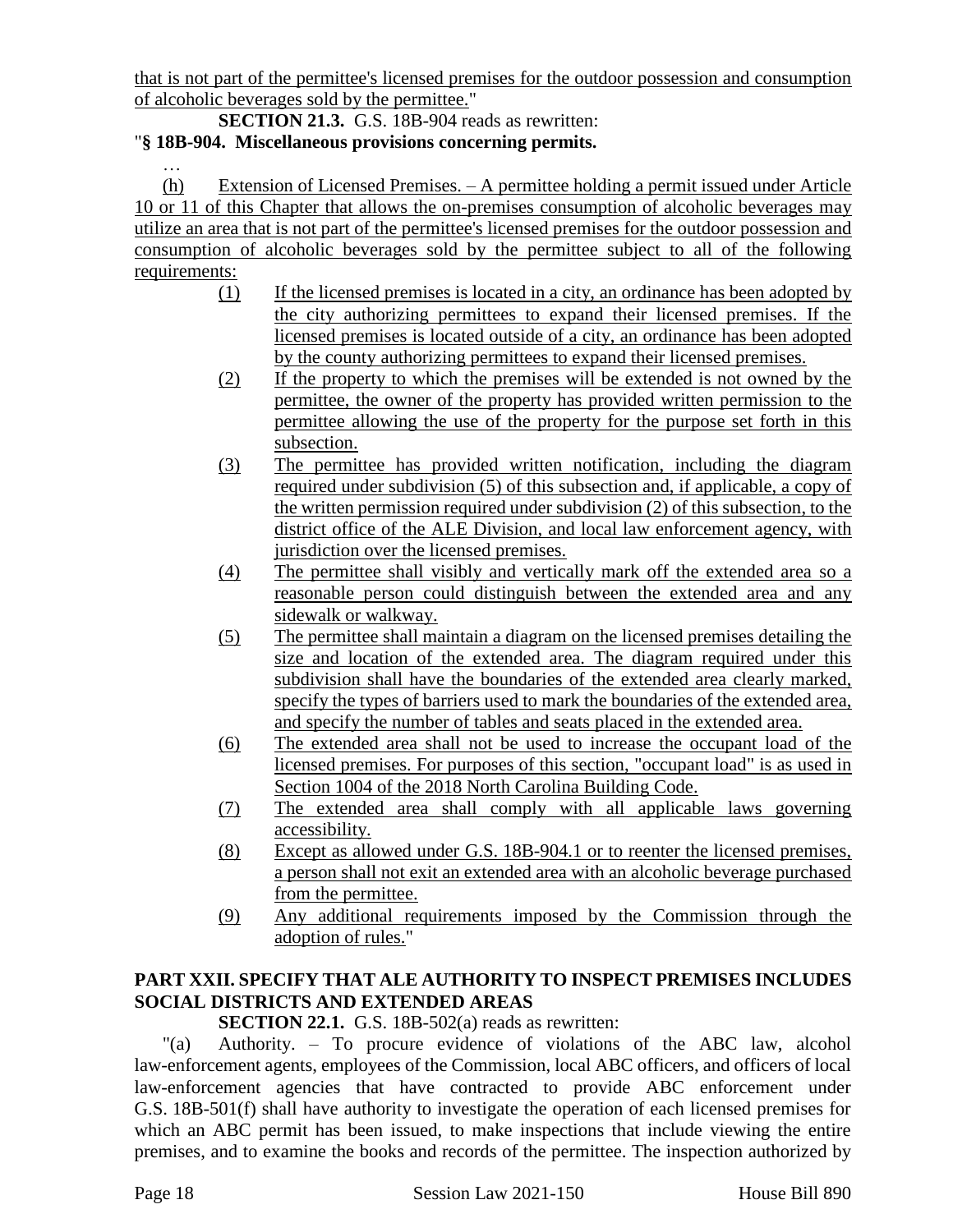this section may be made at any time it reasonably appears that someone is on the premises. Alcohol law-enforcement agents are also authorized to be on the premises to the extent necessary to enforce the provisions of Article 68 of Chapter 143 of the General Statutes. For purposes of this subsection, the phrase "licensed premises for which an ABC permit has been issued" includes a social district authorized under G.S. 18B-904.1 and an extended area authorized under G.S. 18B-904(h)."

# **PART XXIII. ALLOW TRADE OR EXCHANGE OF SPIRITUOUS LIQUOR**

**SECTION 23.1.** G.S. 18B-103 reads as rewritten:

# "**§ 18B-103. Exemptions.**

The All of the following activities shall be permitted:

- (1) The use of ethyl alcohol for scientific, chemical, pharmaceutical, mechanical, and industrial purposes;purposes.
- (2) The use of ethyl alcohol by persons authorized to obtain it tax free, as provided by federal law; law.
- (3) The use of ethyl alcohol in the manufacture and preparation of any product unfit for use as a beverage; beverage.
- (4) The use of alcoholic beverages by licensed physicians, druggists, or dental surgeons for medicinal or pharmaceutical purposes; or the use of alcoholic beverages by medical facilities established and maintained for the treatment of patients addicted to the use of alcohol or drugs;drugs.
- (5) The use of grain alcohol by college, university or State laboratories, and by manufacturers of medicine, for compounding, mixing, or preserving medicines or medical preparations, or for surgical purposes; purposes.
- (5a) The manufacture, possession, and consumption of alcoholic beverages for the purpose of conducting scientific, chemical, pharmaceutical, mechanical, industrial, and educational research in connection with teaching, research, or extension programs conducted by, or under the supervision of, an instructor at an accredited community college, public or private college or university, or an extension agent in connection with educational programs and activities offered by the North Carolina Cooperative Extension Service; Service.
- (6) The manufacture, importation, and possession of denatured alcohol produced and used as provided by federal law;law.
- (7) The manufacture or sale of cider or vinegar; vinegar.
- (8) The possession and use of unfortified wine or fortified wine for sacramental purpose by any organized church or ordained minister, including in public school buildings when the use of those buildings is approved by the local school board; board.
- (9) The possession and use of alcohol acquired for controlled-drinking programs as authorized under G.S.  $20-139.1(g)$ ; G.S.  $20-139.1(g)$ .
- (10) The use of spirituous liquor in the manufacture of flavors or flavoring extracts that are unfit for beverage use; use.
- (11) Under the direct supervision of an instructor during a culinary class that is part of an established culinary curriculum at an accredited college or university, the delivery to or possession or consumption by a student who is less than 21 years of age, when the student is required to taste or imbibe the alcoholic beverage during a culinary class conducted pursuant to the curriculum.
- (12) The trade or exchange of lawfully purchased spirituous liquor if all of the following requirements are met: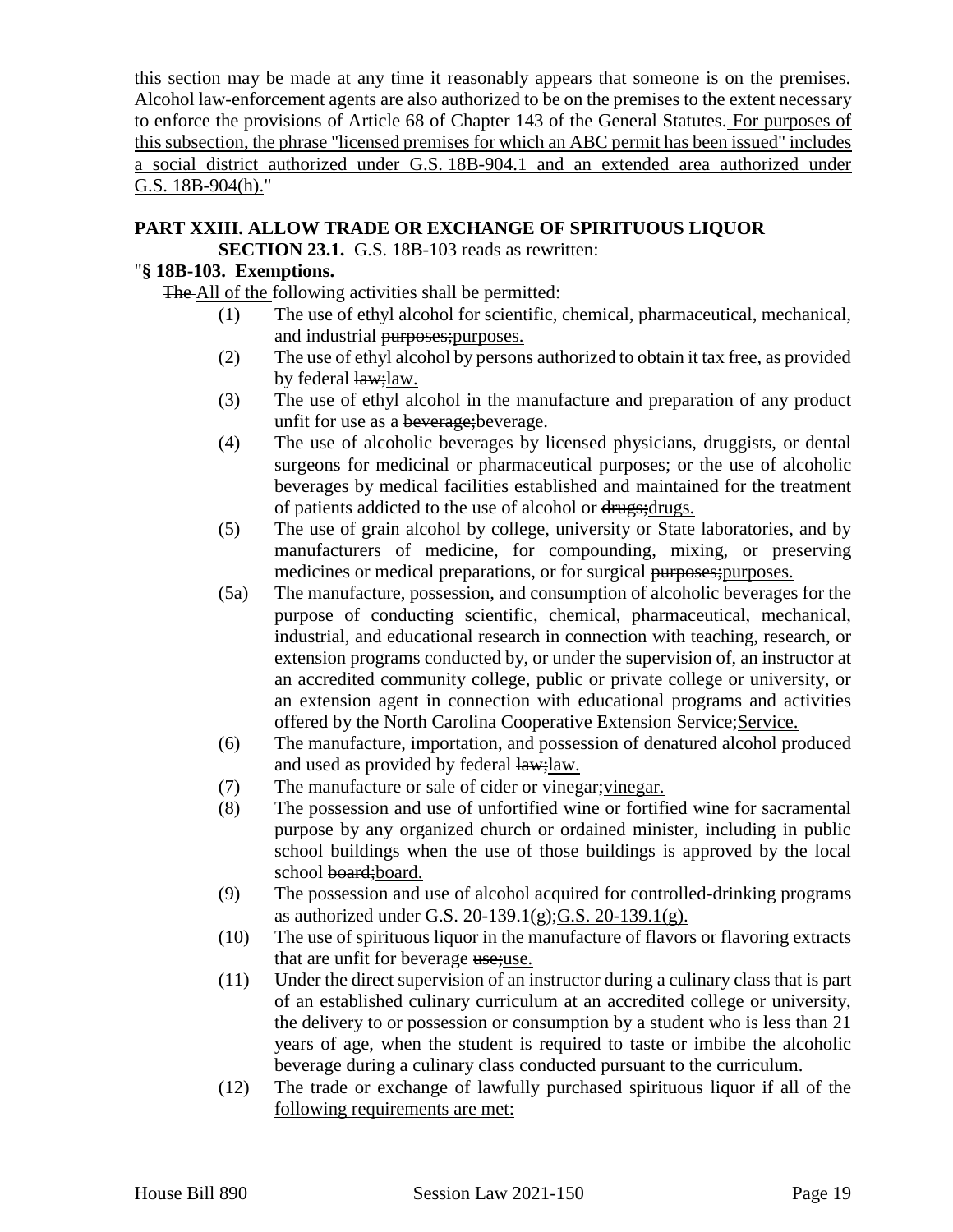- a. The transaction only involves the trade or exchange of lawfully purchased spirituous liquor for other lawfully purchased spirituous liquor.
- b. The trade or exchange is only between individuals, for personal use only, and not for resale.
- c. The spirituous liquor to be traded or exchanged is or has been approved by the Commission for sale in this State and is not unfit for human consumption.
- d. The spirituous liquor is not an antique spirituous liquor as that term is defined in G.S. 18B-101(5a)."

**SECTION 23.2.** The Alcoholic Beverage Control Commission shall adopt temporary rules to implement the provisions of this Part. Temporary rules adopted in accordance with this section shall remain in effect until permanent rules that replace the temporary rules become effective.

**SECTION 23.3.** This Part becomes effective October 1, 2021, and applies to trades or exchanges made on or after that date.

# **PART XXIV. DISTRIBUTE ALCOHOL WITHOUT DISCRIMINATION**

**SECTION 24.1.** G.S. 18B-204 reads as rewritten:

#### "**§ 18B-204. State warehouse.**

(a) Contracting for Private Warehouse. – The Commission shall provide for the receipt, storage, and distribution of spirituous liquor by one of the following methods:

- (1) By negotiated contract with a privately owned warehouse; warehouse.
- (2) By negotiated contract with privately owned warehouses in several regions of the State. The Commission shall choose locations for the warehouses to promote efficient distribution of spirituous liquor to all local boards, to maintain control of that liquor, and to insure the Commission's supervision of warehousing procedures; orprocedures.
- (3) By the construction of a warehouse, and by contracting for receipt, storage and distribution of spirituous liquor by an independent contractor, by negotiated contract or by the use of procedures for purchase and contract by State agencies, for the operation of that warehouse.

(a1) Distribution of Spirituous Liquor; No Discrimination. – The Commission shall make a good-faith effort, without discrimination, to make all spirituous liquor distributed by the Commission available to all local boards. The Commission shall adopt rules regarding the ordering of spirituous liquor by local boards and may suspend distribution to a local board of any limited product required to be recorded pursuant to subsection (a3) of this section for a violation of any rule concerning the ordering of the limited product.

(a2) Providing Ordering Advantage Prohibited. – A contractor that has entered into a contract pursuant to this section shall not directly or indirectly provide information to a local board which gives any advantage to one board over another board concerning product selection, availability, or otherwise obtaining spirituous liquor distributed by the Commission. Any violation of this subsection by the contractor, an employee of the contractor, or any person working in concert with the contractor shall be grounds for the Commission to terminate the contract.

(a3) Limited Product Record Required; Transparency. – The Commission shall maintain a record of all products that the Commission either (i) limits distribution of due to limited availability or (ii) allocates the distribution of to local boards. The record shall be updated at least monthly and made available to all local boards and shall include the following for all limited distribution or allocated products received by the Commission:

(1) The product code number.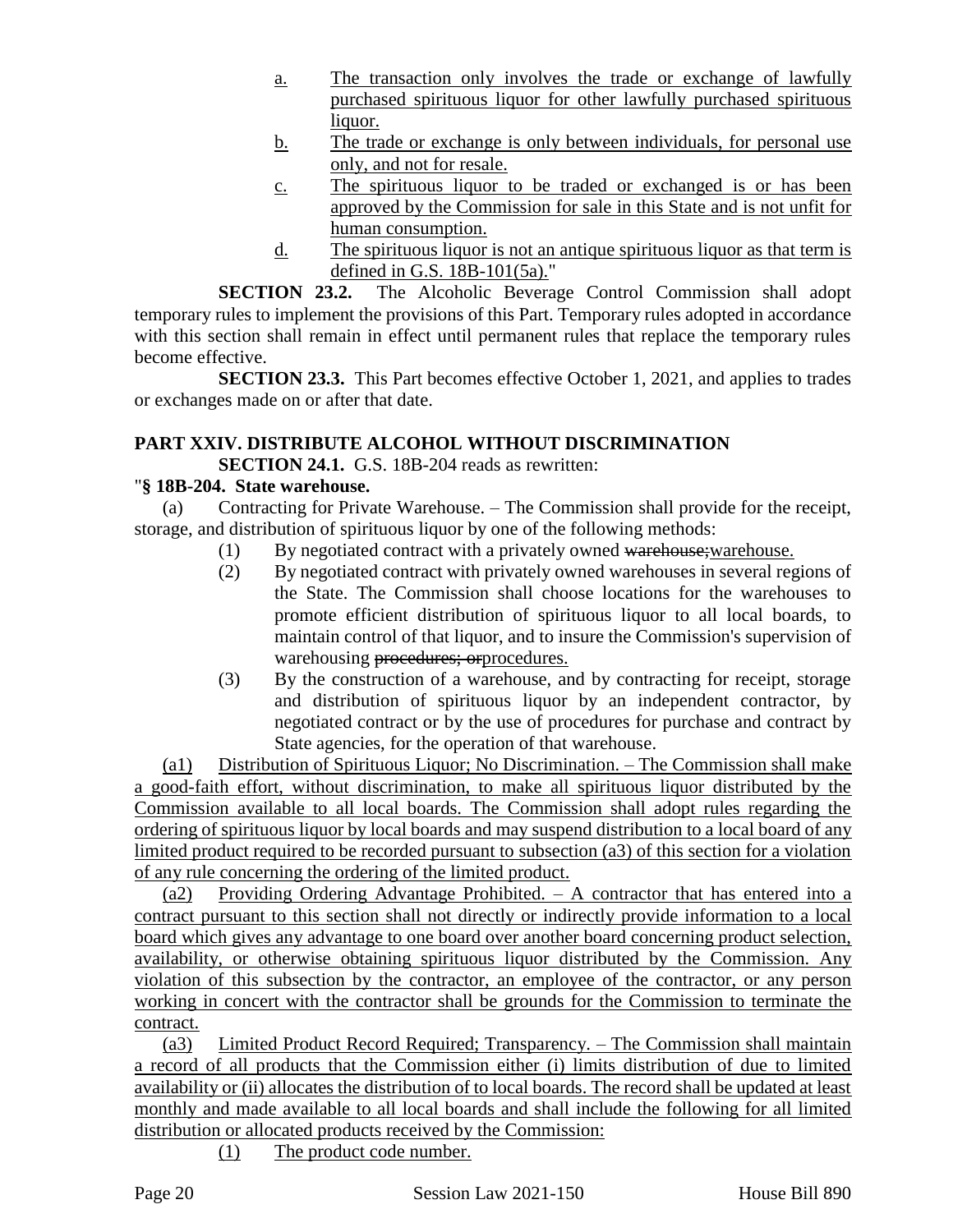- (2) The brand name.
- (3) The quantity received by the Commission.
- (4) The date received by the Commission.
- (5) The name of each local board that received the product, the date each local board received the product, and the quantity each local board received.

(b) Audits and Inspections. – Contracts entered into pursuant to this section shall provide all of the following:

- (1) That an annual audited financial statement be prepared and submitted to the Commission by the person contracting with the Commission;Commission.
- (2) That all warehouse records be available for inspection at all times by the Commission and the Department of Revenue; andRevenue.
- (3) That all warehouse accounts relating to the receipt, storage, or distribution of spirituous liquor be subject to audit by the State Auditor.

(c) Emergency or Temporary Operation. – If the independent operator of a warehouse changes, or if some other occurrence results in substantially impeded distribution of spirituous liquor from a warehouse, the Commission may operate that warehouse on an interim emergency or temporary basis.

(d) Rules. – The Commission may adopt rules regarding warehouse operations, and violations of those rules by a party with whom the Commission contracts shall be grounds for termination by the Commission of a contract entered into under this section."

**SECTION 24.2.** This Part becomes effective January 1, 2022, and applies to all spirituous liquor received or distributed on or after that date.

# **PART XXV. ALCOHOLIC BEVERAGE MANUFACTURE SALES TAX EXEMPTION SECTION 25.1.** G.S. 105-164.13 reads as rewritten:

# "**§ 105-164.13. Retail sales and use tax.**

The sale at retail and the use, storage, or consumption in this State of the following items are specifically exempted from the tax imposed by this Article:

- … (5q) Sales of machinery, equipment, parts, and accessories to the following permittees for use in the manufacture of the following items and supplies and ingredients used or consumed by the permittee in the manufacturing process:
	- a. The holder of an unfortified winery permit for the manufacture of unfortified wine, as authorized in G.S. 18B-1101.
	- b. The holder of a fortified winery permit for the manufacture of fortified wine, as authorized in G.S. 18B-1102.
	- c. The holder of a brewer permit for the manufacture of malt beverages, as authorized in G.S. 18B-1104.
	- d. The holder of a distillery permit for the manufacture of spirituous liquor, as authorized in G.S. 18B-1105.

# …."

**SECTION 25.2.** This Part is effective October 1, 2021, and applies to sales made on or after that date.

# **PART XXVI. CLARIFY DELIVERY SERVICE PERMIT**

**SECTION 26.1.** G.S. 18B-1001.4(e) reads as rewritten:

"(e) Scope and Construction. – A delivery service permit is not required for a common carrier lawfully transporting or shipping alcoholic beverages. Nothing in this section shall be construed as exempting the delivery of alcoholic beverages pursuant to a delivery service permit from the requirements set forth in Article 4 of Chapter 18B of the General Statutes. Nothing in this section shall be construed to require a technology services company to obtain a delivery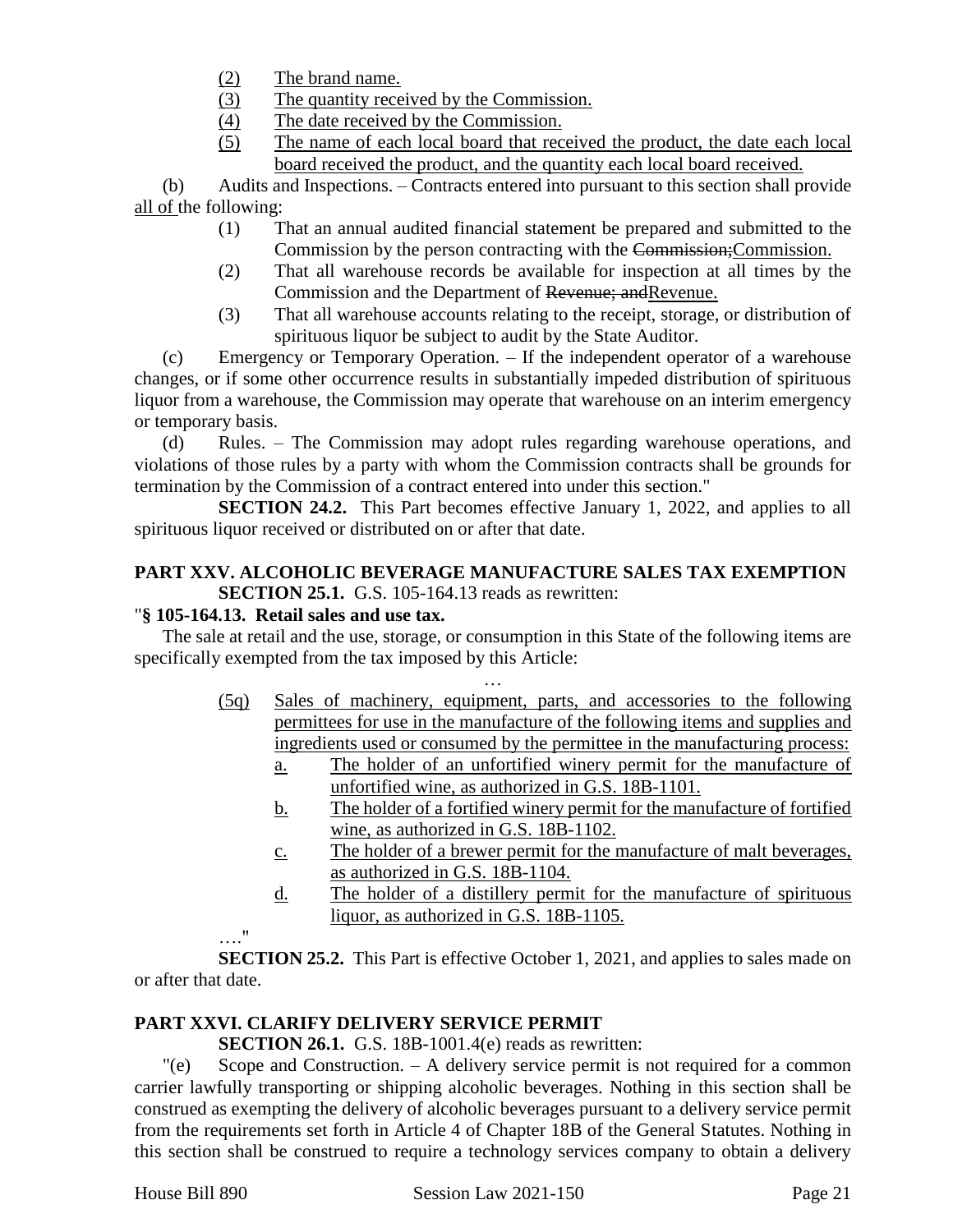service permit if the company does not employ or contract with delivery drivers, but rather provides software or an application that connects consumers and licensed retailers for the delivery of alcoholic beverages from the licensed retailer. Nothing in this section shall be construed to require a retailer that holds a permit issued pursuant to subdivisions (1) through (6) and (16) of G.S. 18B-1001 to obtain a delivery service permit in order for employees of the retail permittee to deliver malt beverages, unfortified wine, or fortified wine to a location designated by the purchaser, however, the other provisions of this section apply to the retailer."

# **PART XXVII. REGULATE ALCOHOL CONSUMABLES**

**SECTION 27.1.** G.S. 18B-101 reads as rewritten:

# "**§ 18B-101. Definitions.**

…

As used in this Chapter, unless the context requires otherwise:

- … (4) "Alcoholic beverage" means any beverage containing at least one-half of one percent (0.5%) alcohol by volume, including malt beverages, unfortified wine, fortified wine, spirituous liquor, and mixed beverages.mixed beverages, and any alcohol consumable.
- (4a) "Alcohol consumable" means any manufactured and packaged ice cream, ice pop, gum-based, or gelatin-based food product containing at least one-half of one percent (0.5%) alcohol by volume.
- (7) "Fortified wine" means any wine, of wine or alcohol consumable containing more than sixteen percent (16%) and no more than twenty-four percent (24%) alcohol by volume, made by fermentation from grapes, fruits, berries, rice, or honey; or by the addition of pure cane, beet, or dextrose sugar; or by the addition of pure brandy from the same type of grape, fruit, berry, rice, or honey that is contained in the base wine and produced in accordance with the regulations of the United States.
- … (9) "Malt beverage" means beer, lager, malt liquor, ale, porter, and any other brewed or fermented beverage or alcohol consumable except unfortified or fortified wine as defined by this Chapter, containing at least one-half of one percent (0.5%), and not more than fifteen percent (15%), alcohol by volume. Any malt beverage containing more than six percent (6%) alcohol by volume shall bear a label clearly indicating the alcohol content of the malt beverage.
	- … (14) "Spirituous liquor" or "liquor" means distilled spirits or ethyl alcohol, and any alcohol consumable containing distilled spirits or ethyl alcohol, including spirits of wine, whiskey, rum, brandy, gin and all other distilled spirits and mixtures of cordials, liqueur, and premixed cocktails, in closed containers for beverage use regardless of their dilution.
	- …  $(15)$  "Unfortified wine" means any wine  $ef$ -or alcohol consumable containing sixteen percent (16%) or less alcohol by volume made by fermentation from grapes, fruits, berries, rice, or honey; or by the addition of pure cane, beet, or dextrose sugar; or by the addition of pure brandy from the same type of grape, fruit, berry, rice, or honey that is contained in the base wine and produced in accordance with the regulations of the United States."
	- **SECTION 27.2.** G.S. 18B-206(a) reads as rewritten:

"(a) Authority to Set Standards. – The Commission may set standards and adopt rules for malt beverages, unfortified wine, fortified wine, and spirituous liquor alcoholic beverages to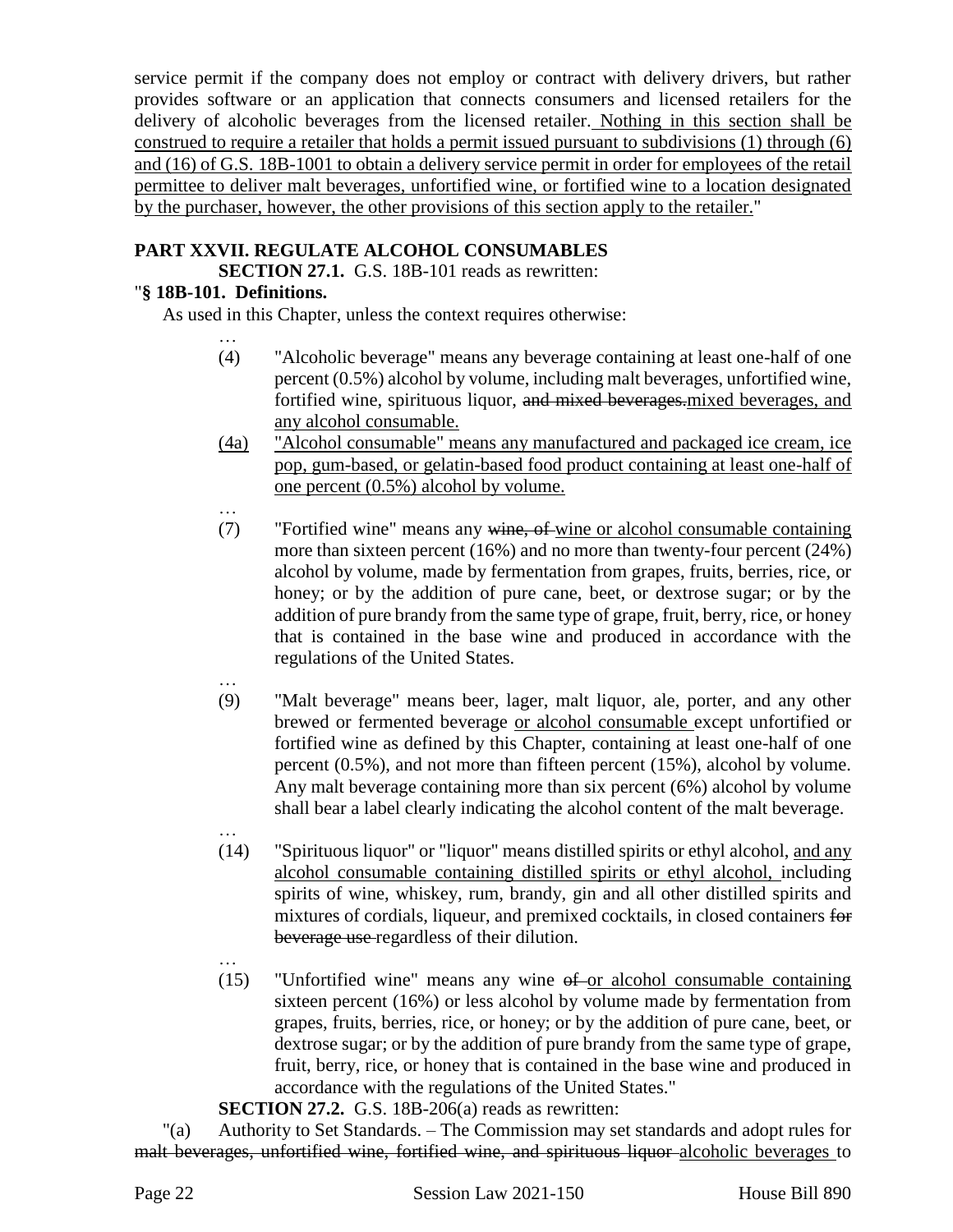protect the public against alcoholic beverages containing harmful or impure substances, alcoholic beverages containing an improper balance of substances as determined by the Commission, spurious or imitation alcoholic beverages, and alcoholic beverages unfit for human consumption. In setting standards and in issuing rules relating to them, the Commission may follow federal guidelines for standards of identity, labeling and advertising contained in Title 27 of the Code of Federal Regulations, or may adopt more restrictive standards."

**SECTION 27.3.** G.S. 18B-804(b) reads as rewritten:

"(b) Sale Price of Spirituous Liquor. – The sale of spirituous liquor, including antique spirituous liquor, sold at the uniform State price shall consist of the following components:

- … (6) A bottle charge of one cent  $(1¢)$  on each bottle containing 50 milliliters or less and five cents  $(5¢)$  on each bottle containing more than 50 milliliters. For any nonbottled product, a charge of one cent  $(1\ell)$  on each stock keeping unit containing not more than 50 milliliters and five cents  $(5¢)$  on each stock keeping unit containing more than 50 milliliters.
- (6b) An additional bottle charge for local boards of one cent  $(1\psi)$  on each bottle containing 50 milliliters or less and five cents  $(5¢)$  on each bottle containing more than 50 milliliters. For any nonbottled product, a charge of one cent  $(1\phi)$ on each stock keeping unit containing not more than 50 milliliters and five cents ( $5¢$ ) on each stock keeping unit containing more than 50 milliliters. …."

**SECTION 27.4.** G.S. 18B-805 reads as rewritten: "**§ 18B-805. Distribution of revenue.**

…

…

(b) Primary Distribution. – Before making any other distribution, a local board shall first pay the following from its gross receipts:

> (4) Each month the local board shall pay to the county commissioners of the county where the charge is collected the proceeds from the bottle charge required by G.S. 18B-804(b)(6), to be spent by the county commissioners for the purposes stated in subsection (h) of this section.

(c) Other Statutory Distributions. – After making the distributions required by subsection (b), a local board shall make the following quarterly distributions from the remaining gross receipts:

(1) Before making any other distribution under this subsection, the local board shall set aside the clear proceeds of the three and one-half percent (3 1/2%) markup provided for in G.S. 18B-804(b)(5) and the bottle charge provided for in G.S. 18B-804(b)(6b), to be distributed as part of the remaining gross receipts under subsection (e) of this section. …."

**SECTION 27.5.** Section 27.1 of this Part becomes effective December 1, 2021, and applies to offenses committed on or after that date. Sections 27.3 and 27.4 of this Part become effective December 1, 2021, and apply to spirituous liquor sold on or after that date. The remainder of this Part is effective when it becomes law.

# **PART XXVIII. COMMON CARRIER ABC PERMIT**

**SECTION 28.1.** G.S. 18B-1001 is amended by adding a new subdivision to read:

"(23) Common Carrier Vehicle Permit. – Notwithstanding the results of any local election, a permit under this subdivision may be issued to a business primarily engaged in this State in the intrastate operation of common carriers of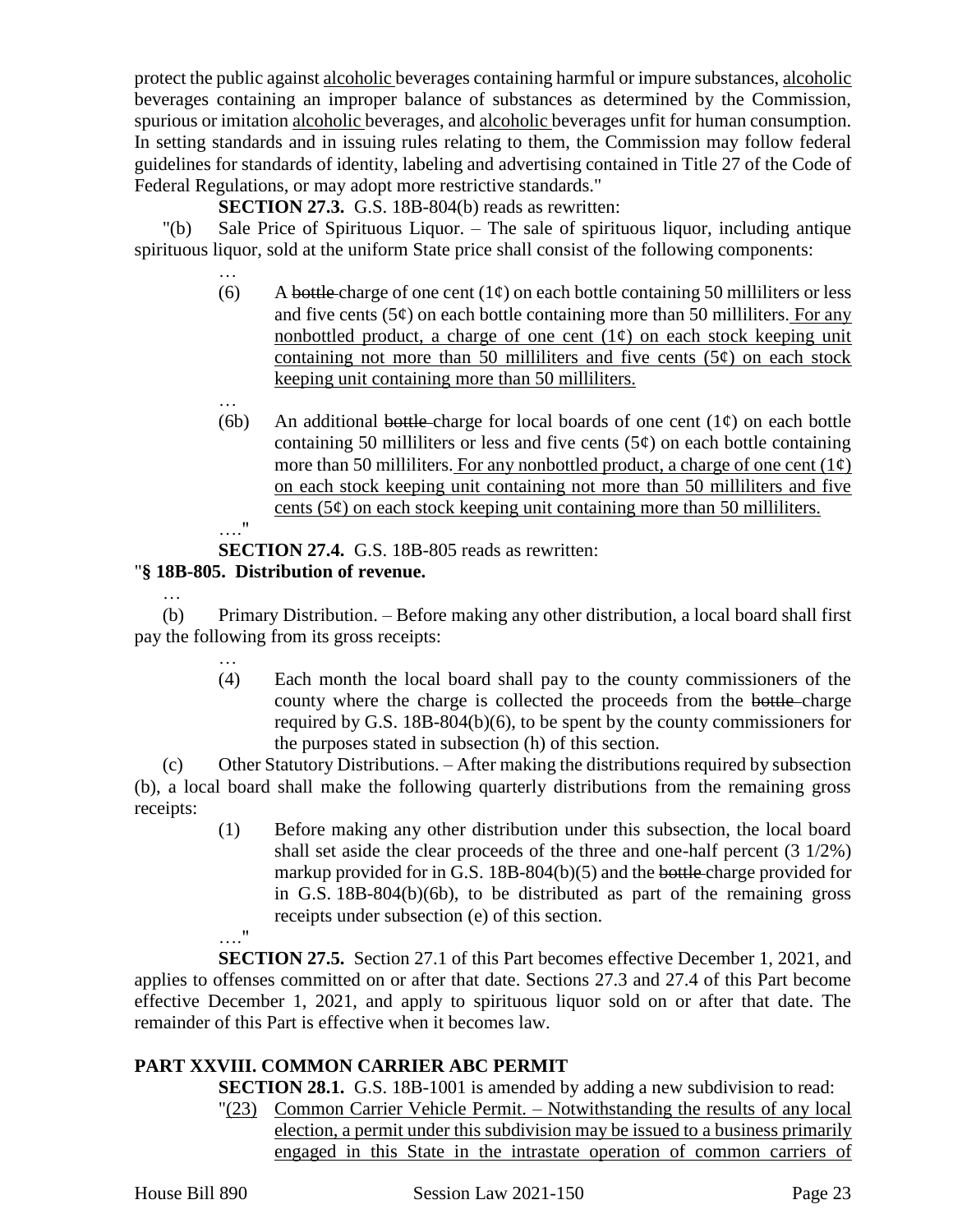passengers and operating under a certificate of authority issued by the North Carolina Utilities Commission. A common carrier vehicle permit authorizes the sale or service of malt beverages, unfortified wine, fortified wine, and mixed beverages in the passenger area of a common carrier of passengers for consumption by passengers in the passenger area during journeys of 75 miles or longer that do not terminate within 10 miles of the origin of the journey. The permit issued to the business shall cover all common carriers of passengers owned by the business. The permit or a copy of the permit shall be prominently displayed on each common carrier of passengers on which alcoholic beverages are served or sold. Notwithstanding G.S. 18B-101(12a), the passenger area of a permittee's common carrier of passengers constitutes the premises for the permit. This permit shall not allow consumption of alcohol on a common carrier of passengers by any employee of the permittee. A permittee may not sell or serve alcoholic beverages to a passenger between the hours of 2:00 A.M. and 7:00 A.M., and a passenger may not be allowed to consume alcoholic beverages between the hours of 2:30 A.M. and 7:00 A.M. Notwithstanding G.S. 18B-1004(c) or any local ordinance, alcoholic beverages may not be sold or consumed before 10:00 A.M. on Sundays. For purposes of this subdivision, a common carrier of passengers has the same meaning as in G.S. 20-4.01(27)d."

**SECTION 28.2.** G.S. 18B-902(d) reads as rewritten:

"(d) Fees. – An application for an ABC permit shall be accompanied by payment of the following application fee:

…

(50) Common carrier vehicle permit – \$1,000."

**SECTION 28.3.** G.S. 18B-401 reads as rewritten:

# "**§ 18B-401. Manner of transportation.**

(a) Opened Containers.  $-$  It-Except as authorized by a common carrier vehicle permit under G.S. 18B-1001(23), it shall be unlawful for a person to transport fortified wine or spirituous liquor in the passenger area of a motor vehicle in other than the manufacturer's unopened original container. It shall be unlawful for a person who is driving a motor vehicle on a highway or public vehicular area to consume in the passenger area of that vehicle any malt beverage or unfortified wine. Violation of this subsection shall constitute a Class 3 misdemeanor.

…."

**SECTION 28.4.** This Part is effective 90 days after this act becomes law.

# **PART XXX. DIRECT LOCAL BOARDS TO PROVIDE DELIVERY SERVICE TO MIXED BEVERAGE PERMITTEES**

**SECTION 30.1.** G.S. 18B-404 is amended by adding a new subsection to read:

"(f) A local board shall offer delivery service to mixed beverage permittees. In providing delivery of purchased products to mixed beverage permittees, the local board may use its employees or contract with one or more independent contractors and may charge a fee to the permittee. A local board in a Tier 1 or Tier 2 county, as defined in G.S. 143B-472.35(a2)(18), may request an exemption to this requirement from the ABC Commission. The Commission shall grant the request if the local board can show evidence of unreasonable hardship or difficulty incurred by implementing delivery service."

# **SECTION 30.2.** G.S. 18B-701(a)(1) reads as rewritten:

"(1) Buy, sell, transport, and possess alcoholic beverages as necessary for the operation of its ABC stores. If a local board provides In providing delivery of spirituous liquor to a mixed beverages permittee, as required by G.S. 18B-404(f), the local board may use its employees or contract with an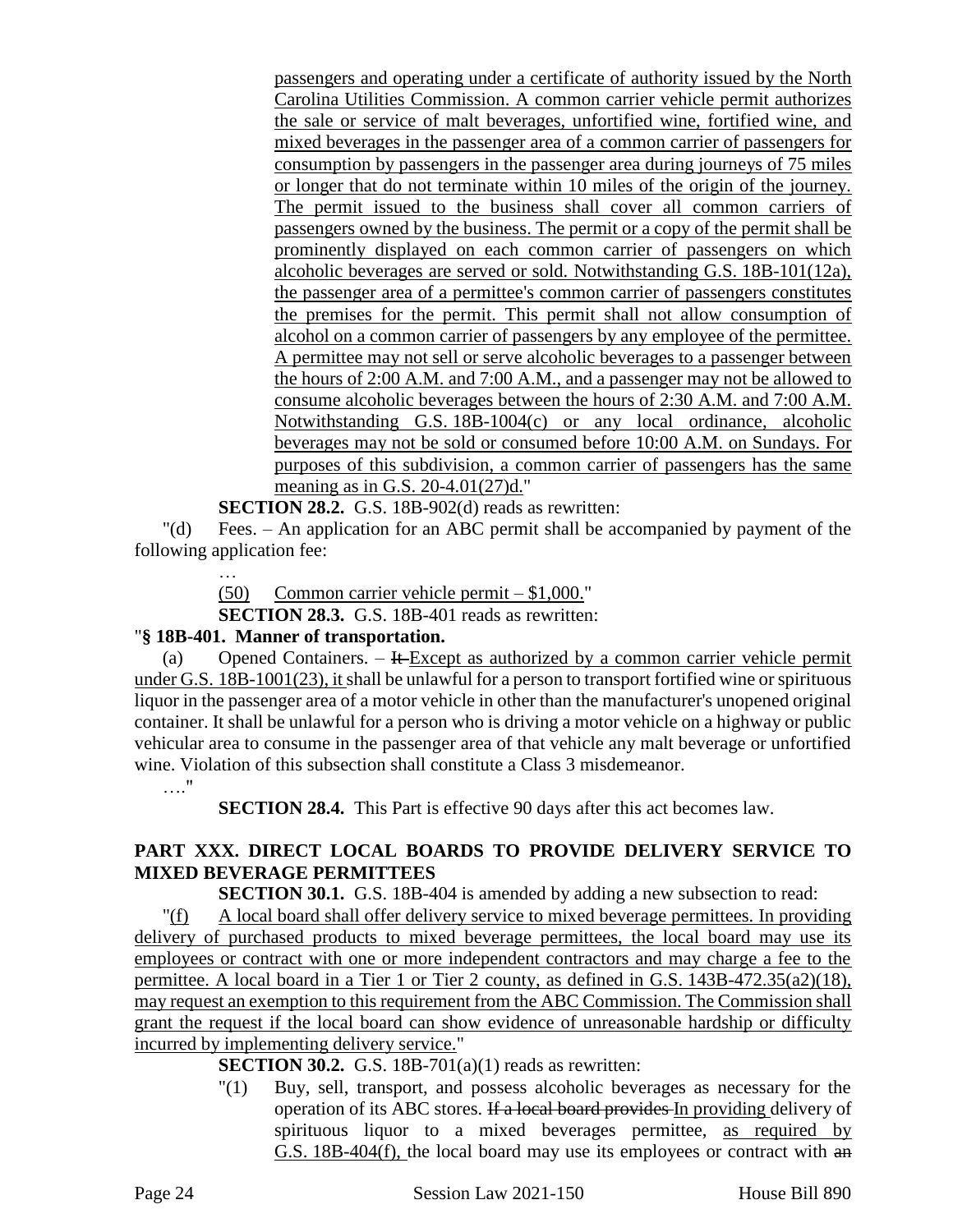one or more independent contractor contractors and may charge a fee to the permittee. A mixed beverage permittee may contract with an independent contractor to provide delivery of spirituous liquor from an ABC board's store or warehouse to the permittee's premises."

**SECTION 30.3.** This Part becomes effective July 1, 2022.

# **PART XXXI. TOUR BOAT AMENDMENT**

…

**SECTION 31.1.** G.S. 18B-1006(i) reads as rewritten:

# "**§ 18B-1006. Miscellaneous provisions on permits.**

(i) Tour Boats. – The Commission may issue permits to boats that conduct regularly scheduled tours upon the rivers or waterways of this State under the following conditions:

- (1) A boat shall serve meals on each tour and shall have a dining area with seating for at least 36 people;offer food and non-alcoholic beverages for sale on each tour.
- (2) A boat's gross receipts from food and non-alcoholic beverages shall be greater than its gross receipts from alcoholic beverages;sales of alcoholic beverages shall be no more than twenty-five percent (25%) of its total gross receipts.
- (3) A boat may hold the permits listed in G.S. 18B-1001(1), (3), (5), (7), and (10), but no off-premises sales may be made pursuant to those permits;
- (4) A boat shall have a home port in an area where issuance of any of the permits listed in subdivision (3) is legal, and all passengers shall enter the boat at the home port or at other ports listed on a preannounced itinerary. The boat's permits are valid during tours that leave and return to the boat's home port, and apply regardless of whether the boat crosses into an area where sales are not legal, if the boat docks only at a port listed on the preannounced itinerary, except in an emergency; and
- (5) A boat conducting tours along the intracoastal waterway and navigable waterways that enters into the intracoastal waterway, pursuant to a preannounced itinerary that includes visits to two or more cities, may serve alcoholic beverages pursuant to ABC permits issued according to the jurisdiction of its home port in the following manner:
	- a. While on tour, alcoholic beverages may be served to passengers;
	- b. While docked in any other port alcoholic beverages may be served only to tour passengers;
	- c. During special city-sponsored events and festivals, in which case the boat may open its galley and bars at dockside to the general public and sell those alcoholic beverages that are lawful in the jurisdiction in which it is docked. Any sales in this manner shall be in accordance with the requirements of any ordinances of the jurisdiction in which the boat is docked.
- (6) Liquor purchased for resale in mixed beverages may be purchased only from the local board for the jurisdiction of the boat's home port."

**SECTION 31.2.** This Part becomes effective October 1, 2021, and applies to boat tours conducted on or after that date.

# **PART XXXII. GAME NIGHTS/RESIDENTIAL CENTERS**

**SECTION 32.1.** Part 4 of Article 37 of Chapter 14 of the General Statutes reads as rewritten:

"Part 4. Game Nights.

"**§ 14-309.26. Game nights.**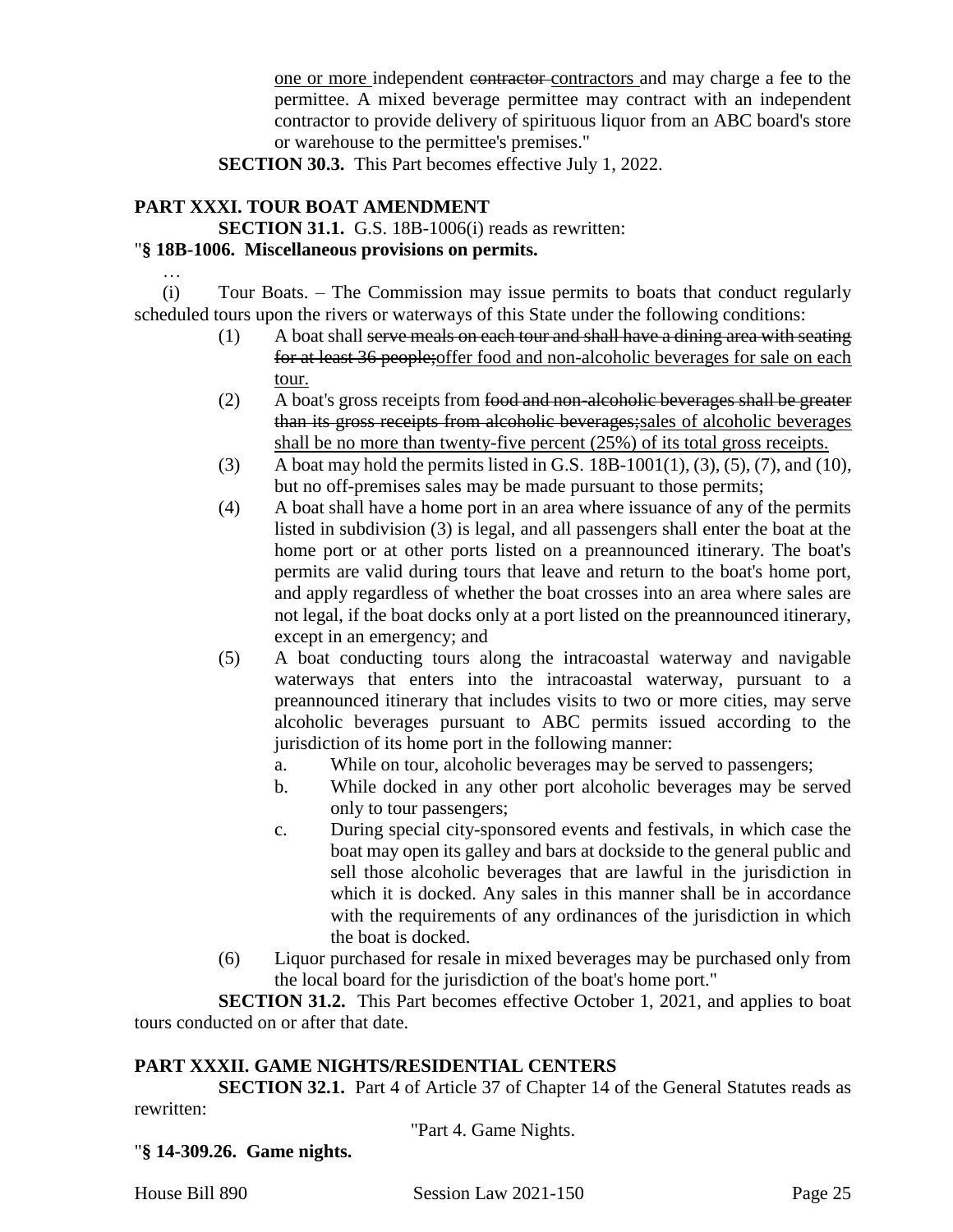(a) It is lawful for an exempt organization to conduct a game night at a qualified facility in accordance with the provisions of this Part. Each regional or county chapter of an exempt organization shall be eligible to conduct game nights in accordance with this Part independently of its parent organization, provided that the regional or county chapter has been in continuous existence for at least five years. It is lawful for persons to participate in a game night conducted pursuant to this Part. It shall not constitute a violation of any State law to advertise a game night conducted in accordance with this Part.

(a1) Notwithstanding subsection (a) of this section, an exempt organization that is exempt from taxation under section  $501(c)(3)$  of the Internal Revenue Code and operates a specialized community residential center for individuals with developmental disabilities licensed pursuant to G.S. 122C-23 may conduct a game night in accordance with this Part in a location that is not a qualified facility if the exempt organization has been issued a special one-time permit under G.S.  $18B-1002(a)(5)$  to be used for the game night.

#### … "**§ 14-309.27. Permit procedure.**

(a) An exempt organization shall not operate a game night without first obtaining a permit as provided by this Part. The application for a game night permit shall be on a form prescribed by the Alcohol Law Enforcement Branch Division of the Department of Public Safety and shall be submitted to the Alcohol Law Enforcement Headquarters at least 30 days in advance of the date for the game night event.

- (b) Each application for a permit under this Part shall contain the following information:
	- …
		- (7a) The location of the facility at which the event will be held.
		- (8) The area of the premises facility in which the event will be held.

(c) A separate application shall be required for each game night event. A fee of one hundred dollars (\$100.00) shall be charged for each permit. The permit fees assessed under this Part are payable to the Alcohol Law Enforcement Branch-Division of the Department of Public Safety and shall be collected and used by the Alcohol Law Enforcement Branch Division to defray the costs of issuing game night permits. The permit shall be displayed at the event. A qualified facility shall not be subject to civil or criminal liability for violating this Part if the exempt organization provides the facility with a permit for the game night event.

#### "**§ 14-309.28. Limits on game night events.**

The following limitations apply to game night events:

…  $(5)$  A qualified facility, as defined in G.S. 18B-1000(5a), facility authorized to host a game night under this Part shall not host more than two game nights in any calendar month.

#### … "**§ 14-309.35. Registration, possession, and transportation of gaming equipment.**

(a) Notwithstanding the provisions of G.S. 14-295 or G.S. 14-297, it shall be lawful to possess or transport gaming tables and other gaming equipment, if the possession or transportation is solely for use in game night events conducted pursuant to this Part. Gaming tables and other gaming equipment possessed or transported pursuant to this Part shall not be subject to seizure pursuant to G.S. 14-298 if they have been registered pursuant to the provisions of this Article and are used solely in game night events conducted pursuant to this Part.

(b) A gaming table or other gaming equipment possessed or transported for use in a game night event must be registered with the Alcohol Law Enforcement Branch Division of the Department of Public Safety and must have a sticker affixed with a unique number. A fee of twenty-five dollars (\$25.00) shall be charged for each sticker and each sticker shall be renewed annually. The sticker fees assessed under this section are payable to the Alcohol Law Enforcement Branch Division of the Department of Public Safety and shall be collected and used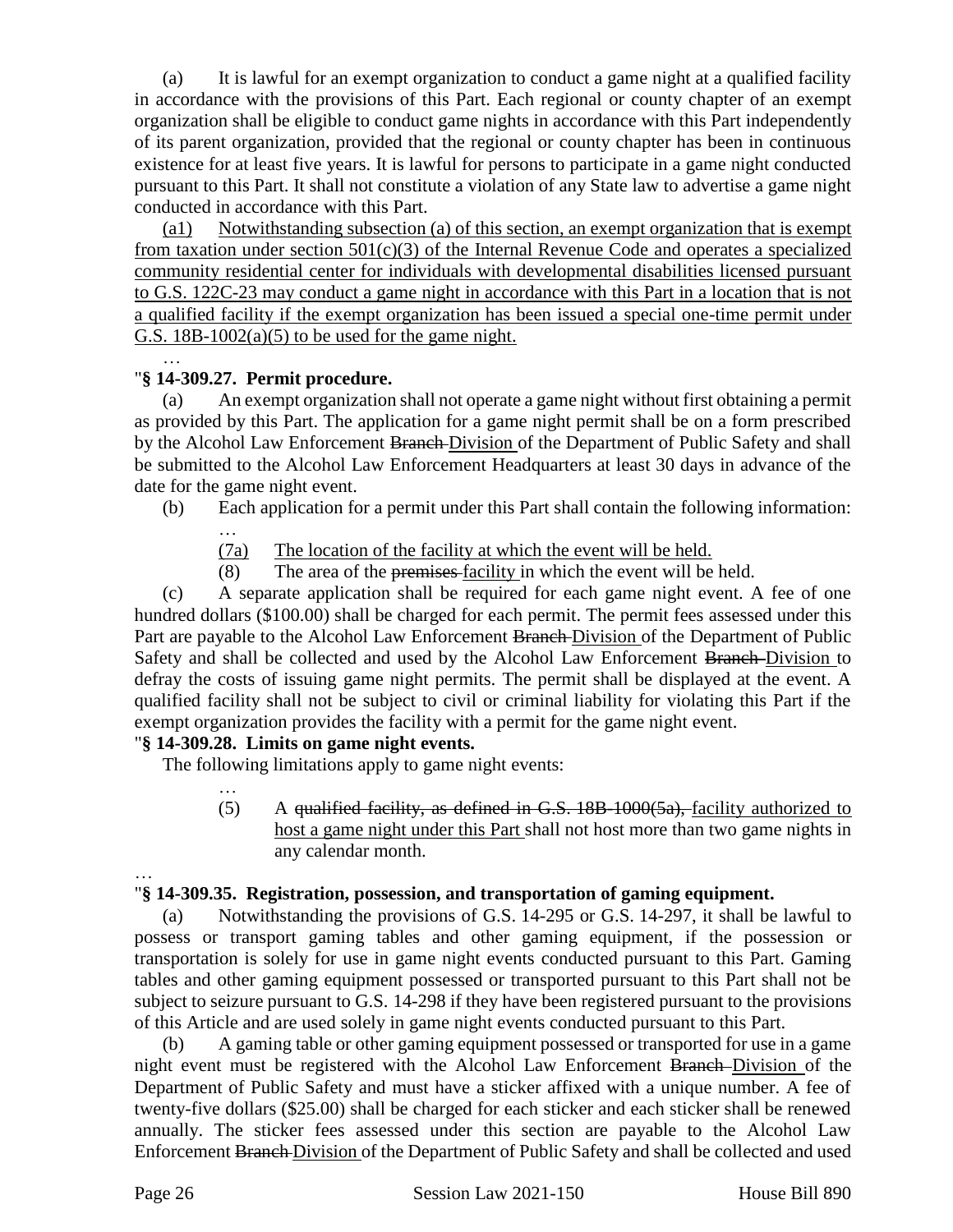by the Alcohol Law Enforcement Branch Division to defray the costs of registering the gaming tables and gaming equipment. The Alcohol Law Enforcement Branch Division may inspect, without prior notice, any gaming table or other gaming equipment used in a game night event at any time immediately prior to or during the game night event. Use of a gaming table or gaming equipment in a game night event that does not comply with the requirements of this subsection shall be a Class 1 misdemeanor.

#### "**§ 14-309.36. Permit procedure for game night vendors.**

(a) No person, firm, or corporation may receive compensation for providing gaming tables or gaming equipment for use in a game night without first obtaining a permit as provided by this section. The application for a game night vendor permit shall be on a form prescribed by the Alcohol Law Enforcement Branch Division of the Department of Public Safety and shall be submitted to the Alcohol Law Enforcement Headquarters.

(b) A fee of two thousand five hundred dollars (\$2,500) shall be charged annually for each permit. The permit fees assessed under this section are payable to the Alcohol Law Enforcement Branch Division of the Department of Public Safety and shall be collected and used by the Alcohol Law Enforcement Branch-Division to defray the costs of issuing game night vendor permits and ensuring compliance with this section. The game night vendor permit shall be displayed at any event the game night vendor conducts.

(c) The Alcohol Law Enforcement Branch Division shall deny a permit to a person, firm, or corporation that meets any of the following disqualifying conditions:

- (1) Has a conviction for any violation of State or federal gambling laws within the five years prior to the date of application.
- (2) Has pending charges for any violation of State or federal gambling laws.
- (3) Is subject to an active criminal or civil court order prohibiting involvement in gambling activities.
- (4) Has a conviction for any felony.

…

(e) All gaming tables and gaming equipment owned or possessed by a game night vendor must be registered pursuant to G.S. 14-309.35. The Alcohol Law Enforcement Branch Division of the Department of Public Safety shall inspect the gaming tables and equipment of each game night vendor at least one time per calendar year and may conduct any additional inspections reasonably necessary to ensure compliance with G.S. 14-309.35 and this section. Inspections of gaming tables and equipment shall occur (i) on the premises of a game night event that the game night vendor has been employed to conduct, (ii) immediately prior to or during the game night event, (iii) at locations, times, and dates chosen by the Alcohol Law Enforcement Branch, Division, and (iv) without prior notice to the game night vendor or any party that has obtained a permit pursuant to G.S. 14-309.27.

…."

**SECTION 32.2.** This Part becomes effective October 1, 2021, and applies to game nights conducted on or after that date.

# **PART XXXIII. RULEMAKING, SAVINGS CLAUSE, AND EFFECTIVE DATE**

**SECTION 33.1.** The Alcoholic Beverage Control Commission shall adopt rules, or amend its rules, consistent with the provisions of this act. The Commission may use the procedure set forth in G.S. 150B-21.1 to adopt or amend any rules as required under this section.

**SECTION 33.2.** Prosecutions for offenses committed before the effective date of this act are not abated or affected by this act, and the statutes that would be applicable but for this act remain applicable to those prosecutions.